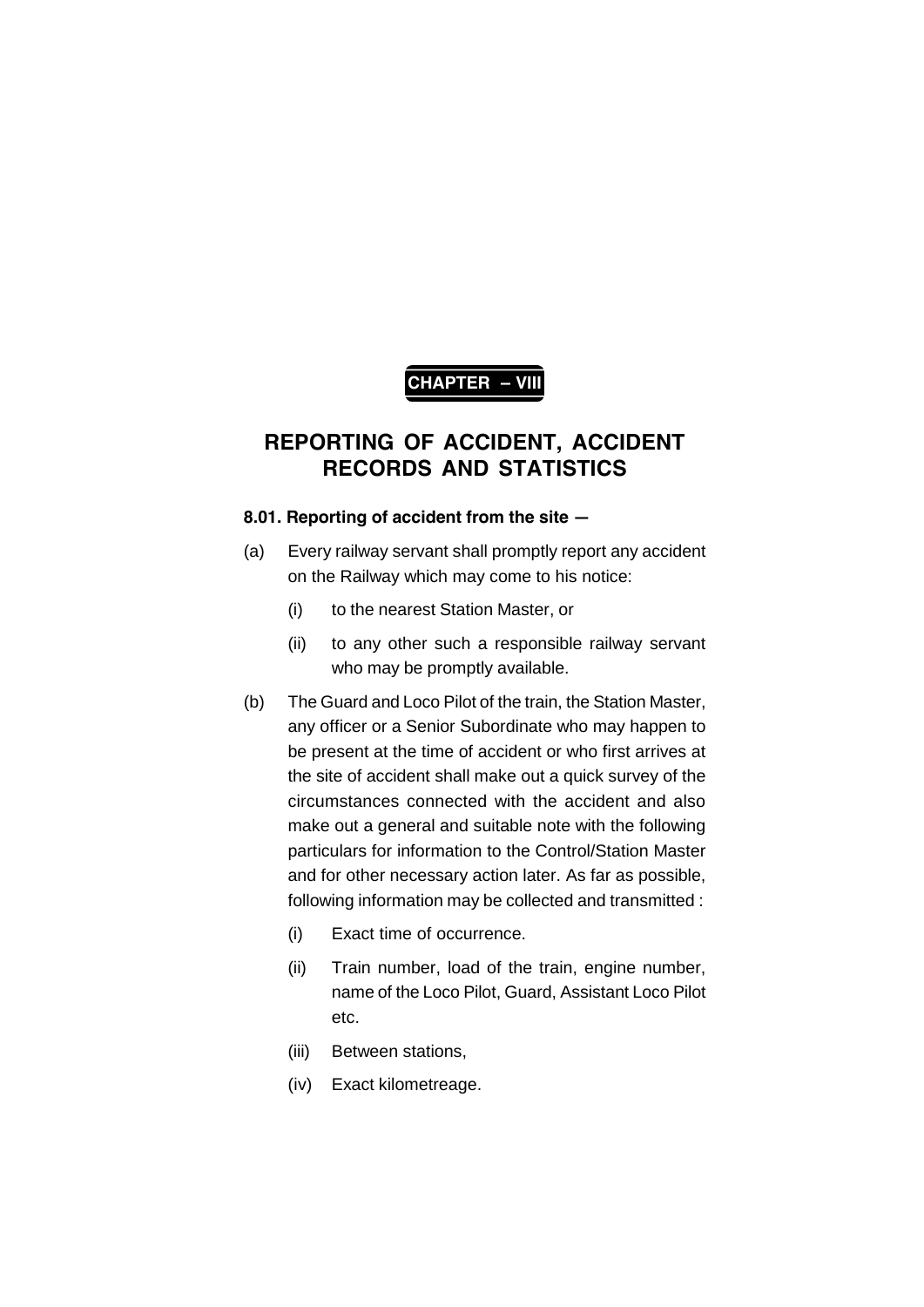- (v) Condition of weather.
- (vi) Brief description of accident,
- (vii) Approximate number of casualties and injuries.
- (viii) Position and condition of vehicles involved including the position of derailed wheels.
- (ix) Length of the track damaged, including number of sleepers and fish plates broken.
- (x) Clerance of adjacent line,
- (xi) Requirement of ART/ARME,
- (xii) Number of vehicles derailed, whether loaded or empty.
- (xiii) Cause of the accident as far as known.
- (xiv) Position of block instruments, signals, points, locks, keys, levers, lever/slide collars, etc.
- (xv) In case of an accident at level crossings, the condition of gate signals if any and other lamps at the gate, position of barriers, condition of road sign, name and condition of gateman, condition of road and road vehicle and name of its Driver, whether the Driver of the road vehicle was under the influence of any liquor or drug and had he proper license, etc.
- (xvi) ln case of averted collision, the distance between the two trains or the train and obstruction, the position and condition of intervening stop signal between the trains or train and obstruction.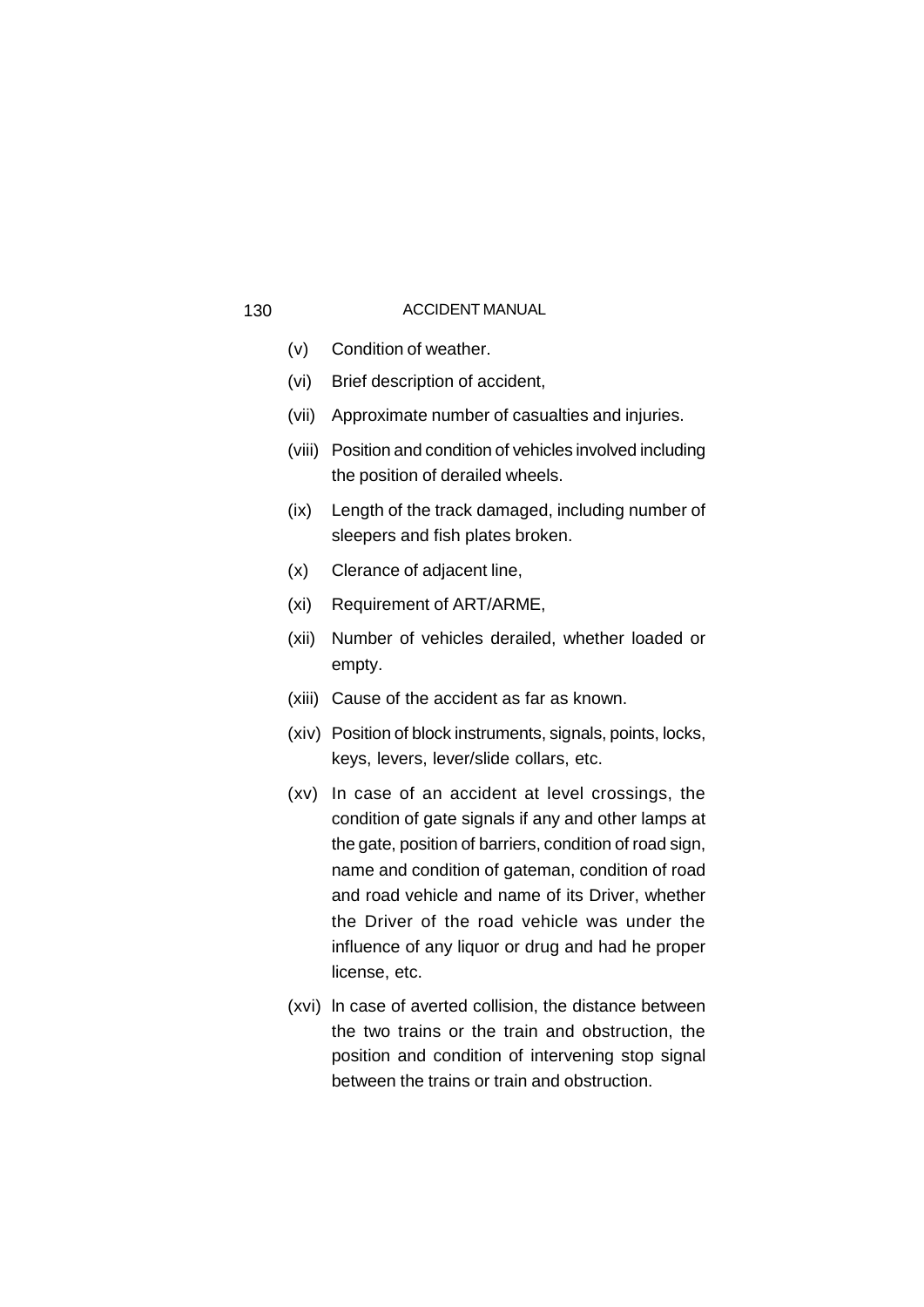(c) In case of accident on section where the control system is in existence, the report of an accident in the first instance shall be repeated by the officials as mentioned in sub-para (b) above to the Section Controller. If the communication cannot be established, the information shall be communicated through any other means to the nearest Station Master or any other Station Master/official whoever come in contact with them.

## **8.02. Reporting of Accident to important officials out of HQ -**

As regards quick information of an accident to all concerned, the instructions contained in para 6.04 should be rigidly followed. Should any civil/police official or any Railway Officer or subordinate, whose attendance is essential at the site of accident, be out of his office/headquarters, controller of concerned department should endeavour to find out his whereabouts and have the message conveyed.

## **8.03. Reporting of Accidents to the Government and Police authorities —**

- (a) In terms of section 113 of the Indian Railways Act (1989) reproduced in Appendix-1 of this Manual, all concerned officials must take every action as indicated in para 8.02 above and other relevant rules of this Manual, to report such cases to Government Officials.
- (b) The cases of level crossing accidents should invariably be reported to the concerned authorities of the State Government with a copy to the Chief Secretary of the State.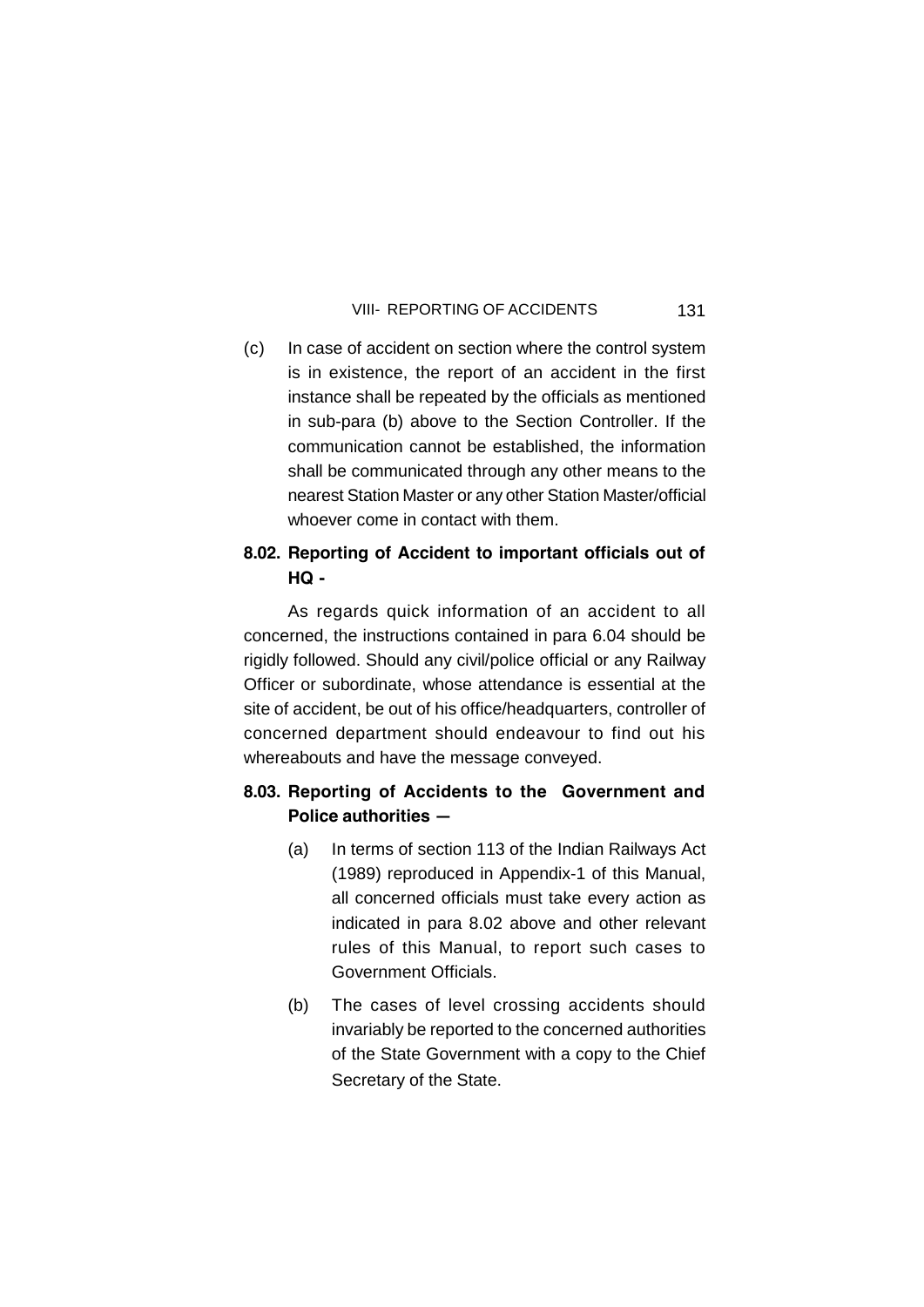(c) In case a serious fire accident occurs in a coach/ wagon or any railway property is involved in fire, GM/DRM/CSO send the information to the Forensic Science Laboratory which covers the area, so as to enable the concerned Scientist to attend the site of accident promptly for collecting the clues/ samples which may lead to the probable cause of the fire. A list of Forensic Science Laboratories with jurisdiction is given in Appendix-17.

## **8.04. Station Master's report of Accidents.—**

- (a) Accident Report.—
	- (i) In addition to the telephonic and/or other quickest initial information of an accident to all concerned, the nearest Station Master will issue all concerned accident message as mentioned in para 8.12 without any delay. In addition to this, Station Master shall send a detailed accident report to Sr. DSO within 24 hrs. in the following format :
	- 1. Name and Description of the Station/Block section at which accident occurred
	- 2. Date and Time of accident :
	- 3. Location of the accident
	- 4. Time of accident message received and given by whom
	- 5. Time of reporting of all concerned
	- 6. Time of relief (ART/ARME) arrived at accident site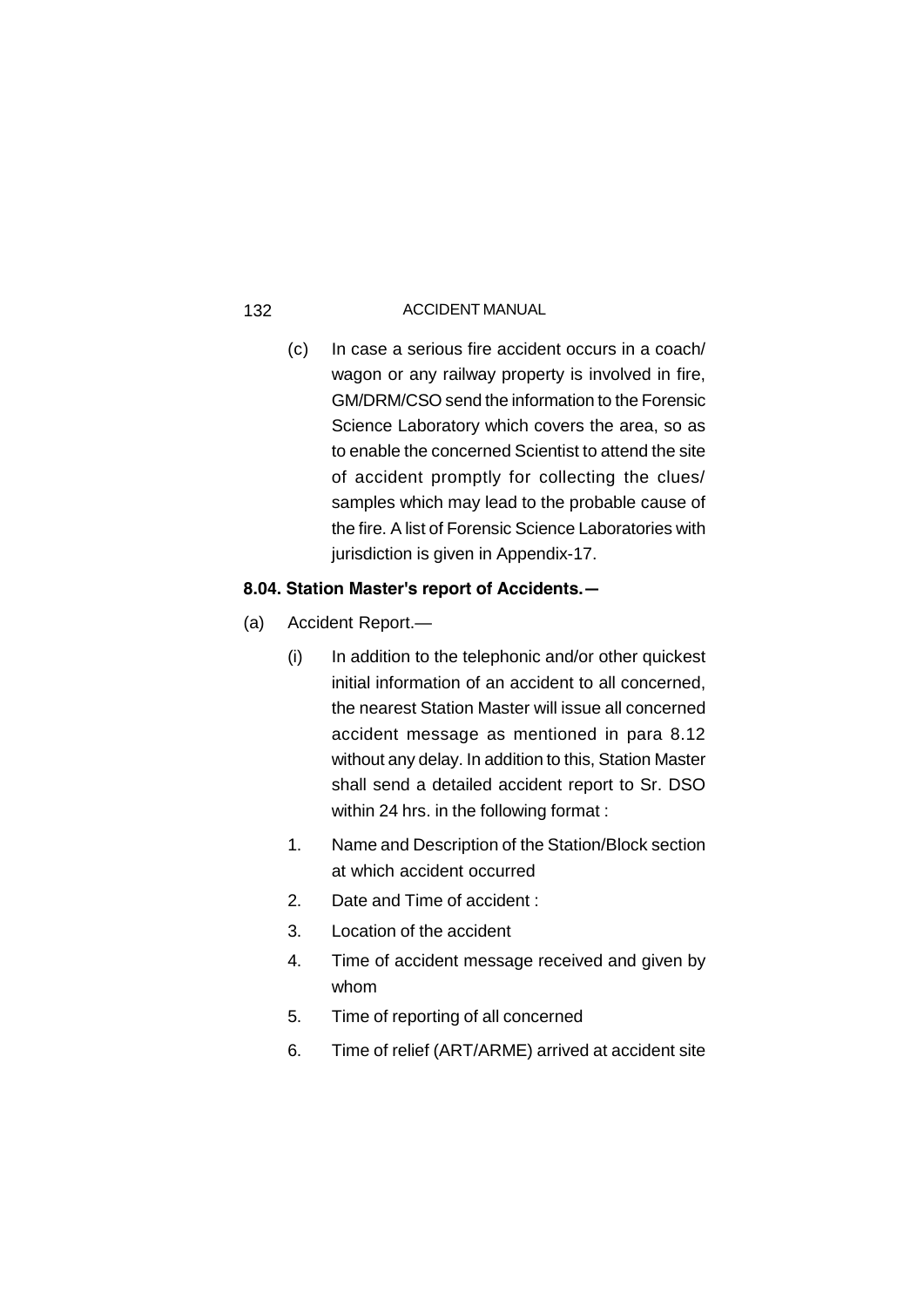- 7. No. of coaches/wagons affected and their position from engine :
- 8. Time of restoration :
- 9. Weather condition and visibility
- 10. Brief description of the accident
- 11. Approximate number of dead and injured
- 12. Cause of the accident, if known.
- (ii) The report must be written in plain language and should be as brief as possible. No code words should be used in such report. Station name should also be written in full.
- (iii) The message should not be worded by use of such terms as 'last night', 'today', 'yesterday', 'tomorrow', 'this morning' etc. but precise information as to the time and date of occurrance of the accident must always be stated.
- (iv) Names and designations of staff who are alleged to be responsible for the accident need not be mentioned in this report, if available.
- (v) Divisional Transportation Inspectors should scrutinise the copies of accident reports delivered to them, and ensure that the messages are framed properly.
- (vi) Trivial accidents which occur in shunting, such as breakage of doors, buffers, springs couplings, axle boxes, etc. or bursting of points during shunting and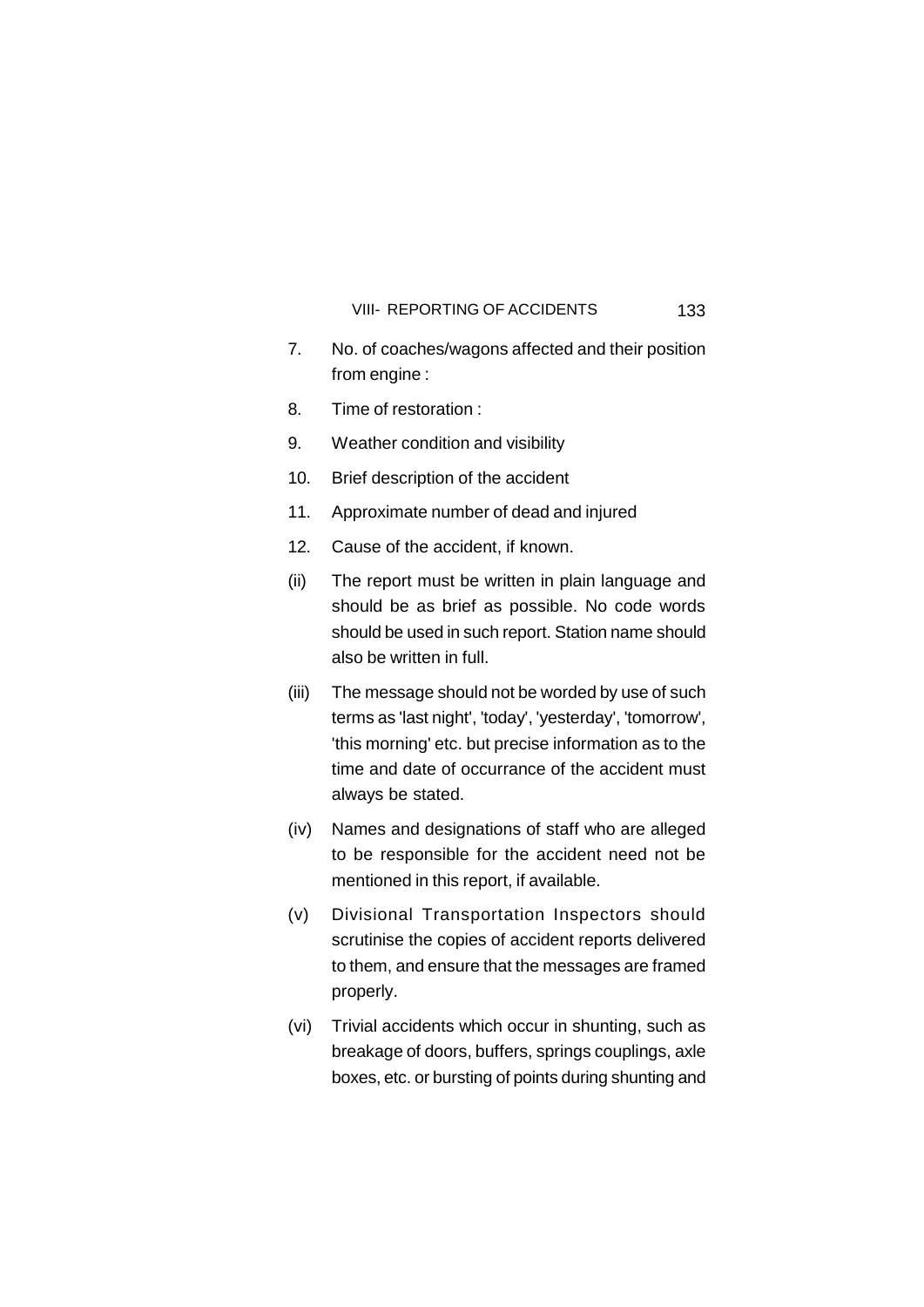trivial derailments in yards also to be reported to the Divisional officials concerned by a message under accident report in the format as given above.

- (vii) In case of accident occured in large/marshalling yard, the person incharge of the yard will be responsible to submit the report.
- (b) Transmission and delivery of accident messages:—

Accident message issued by the Station Master should be classified as emergency. Messages relating to accidents shall have priority of despatch over other messages. The accident message shall be given by any quickest available communication. No excuse will be accepted for avoidable delay in transmission and delivery of accident messages.

## **8.05. Reporting of Accidents to Divisional Officers :**

Information to divisional officers should be conveyed by concerned controller in control office as mentioned in Rule 6.04 who in turn inform to respective HOD/PHOD at Zonal HQ.

## **8.06 Reporting of Accidents to Central Control at Zonal Headquarter :**

Information of accident should be relayed to Central Control at Zoanl HQs immediately after the accident in case of following categories of accidents (Refer Appendix-6) :

- (a) All train accidents.
- (b) Information regarding consequential train accident and any yard accident having serious repercussion on movement of traffic on through line resulting in dislocation of traffic more than the threshold value.
- (c) Land slides, breaches, OHE breakdown etc. which result in dislocation of traffic more than the threshold value.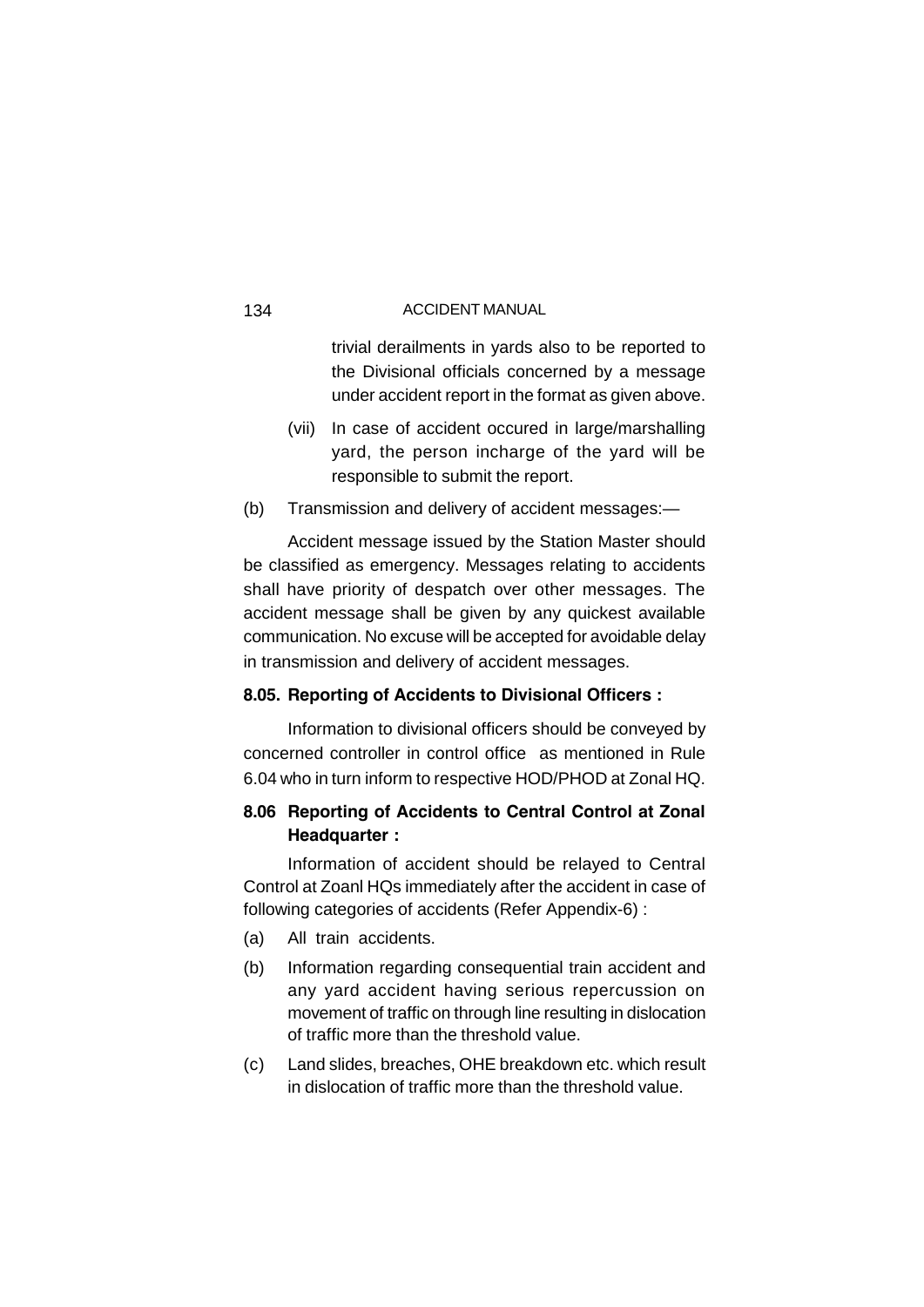- (d) All cases of signal passing at danger and averted collisions, etc.
- (e) (i) CHC/Deputy Chief Controller on duty in Divisional Control Office will communicate the information of a serious accident to the Chief Controller or Deputy Chief Controller on duty in Central Control Office at Chandrasekharpur, Bhubaneswar at the earliest. In this message, a brief particulars in regard to the nature of the accident, casualities (if any), lines affected, probable duration of block, relief arrangements made and other useful information shall be furnished.
	- (ii) After the first information conveyed to all concerned, frequent bulletins at regular intervals are also to be relayed to them and to Divisional Emergency Cell for onward transmission to the Central Emergency Cell at Bhubaneswar regarding medical attention of injured in hospitals, progress of relief operations, probable cause of accident (if not already conveyed), expected time of restoration, etc., and any assistance that may be required from Headquarters offices or from adjacent divisions. (Refer Appendix-7)

## **8.07 Reporting of Accidents to the officers at Zonal Head quarters :—**

When an information is received at Central Control that a serious accident has taken place involving loss of life, grievous injury to persons or intensive damage to Railway property, alarm shall be sounded by CHC/Dy.CHC and prepare report as per format given in Appendix-6 and shall be updated in the forms of bulletins as per the format given in Appendix-7. After hearing the alarm, all the on duty functionaries of the Central

135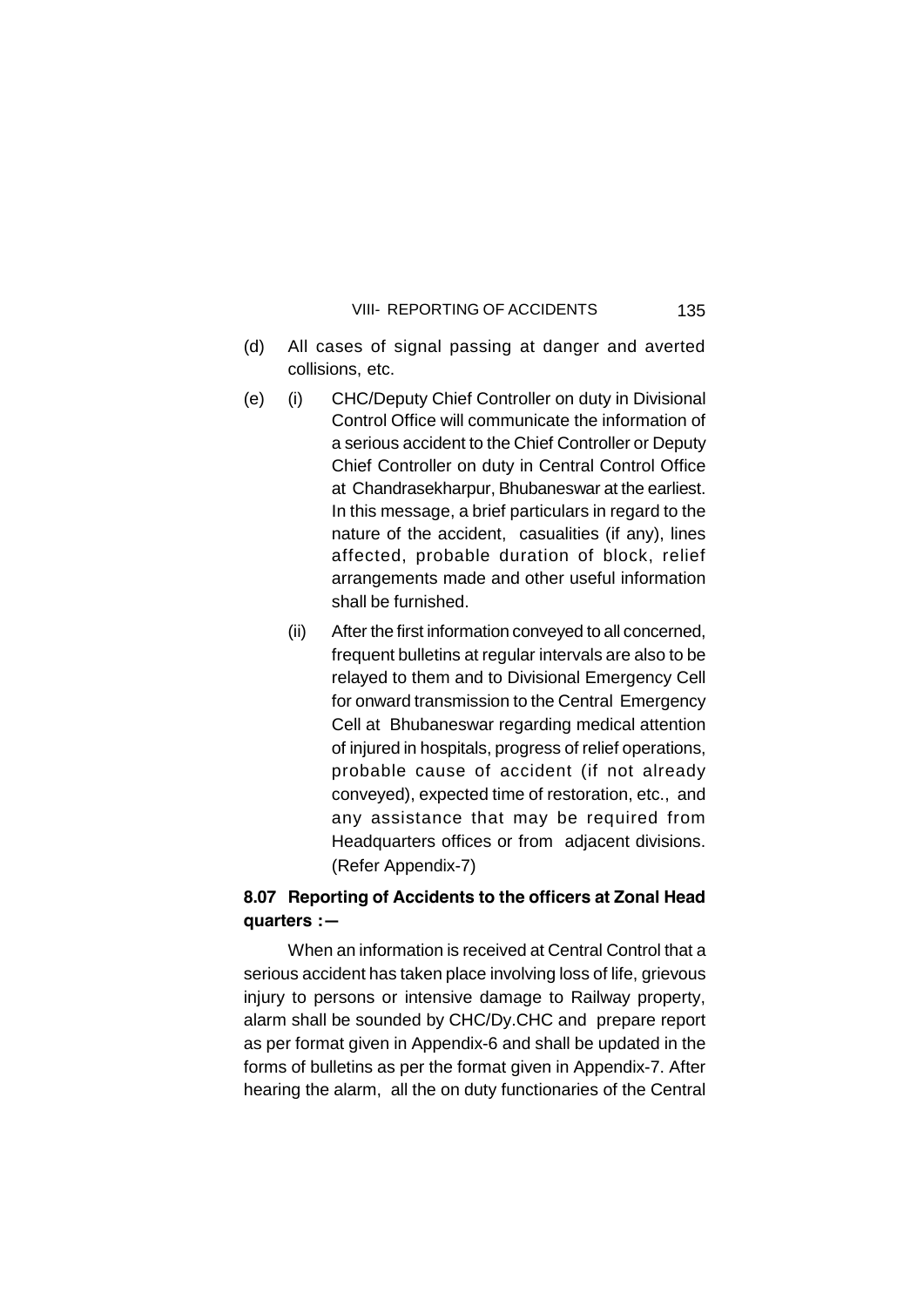Control Office shall gather at the CHC/Dy. CHC who will briefly inform about the accident. Thereafter each departmental functionary will inform concerned officers at Zonal HQ. as mentioned below :

- i) CHC/Dy. CHC GM, Operating, Safety and Medical
- ii) TLC/TPC Electrical,
- iii) DPC Mechanical,
- iv) S&T S&T and Stores,
- v) Security RPF and Police Authorities
- vi) Commercial Commercial, Public Relations,
- vii) Engineering Engineering, Accounts and Personnel
- NOTE : Medical, Accounts and Personnel Departments shall be informed in case a Passenger Train is involved in accident or level crossing gate accident involving injury to human beings or goods train accident involving injury to crew/guard.

In addition to the above, the divisional branch officers shall also inform to their officials at Zonal HQ. The officers concerned shall gather in the Central Emergency Cell/Disaster Management Cell at HQ and others shall proceed to the site of accident as considered necessary by GM.

## **8.08 Reporting of Accidents to Railway Board :**

- (a) Information should be relayed to nominated officer in Railway Board's Office immediately after the accident in case of following categories of accidents :-
	- (i) All consequential train accidents.
	- (ii) Any yard accident having serious repercussion on movement of traffic on through / main line resulting in dislocation of traffic more than the threshold value as mentioned in para 2.04.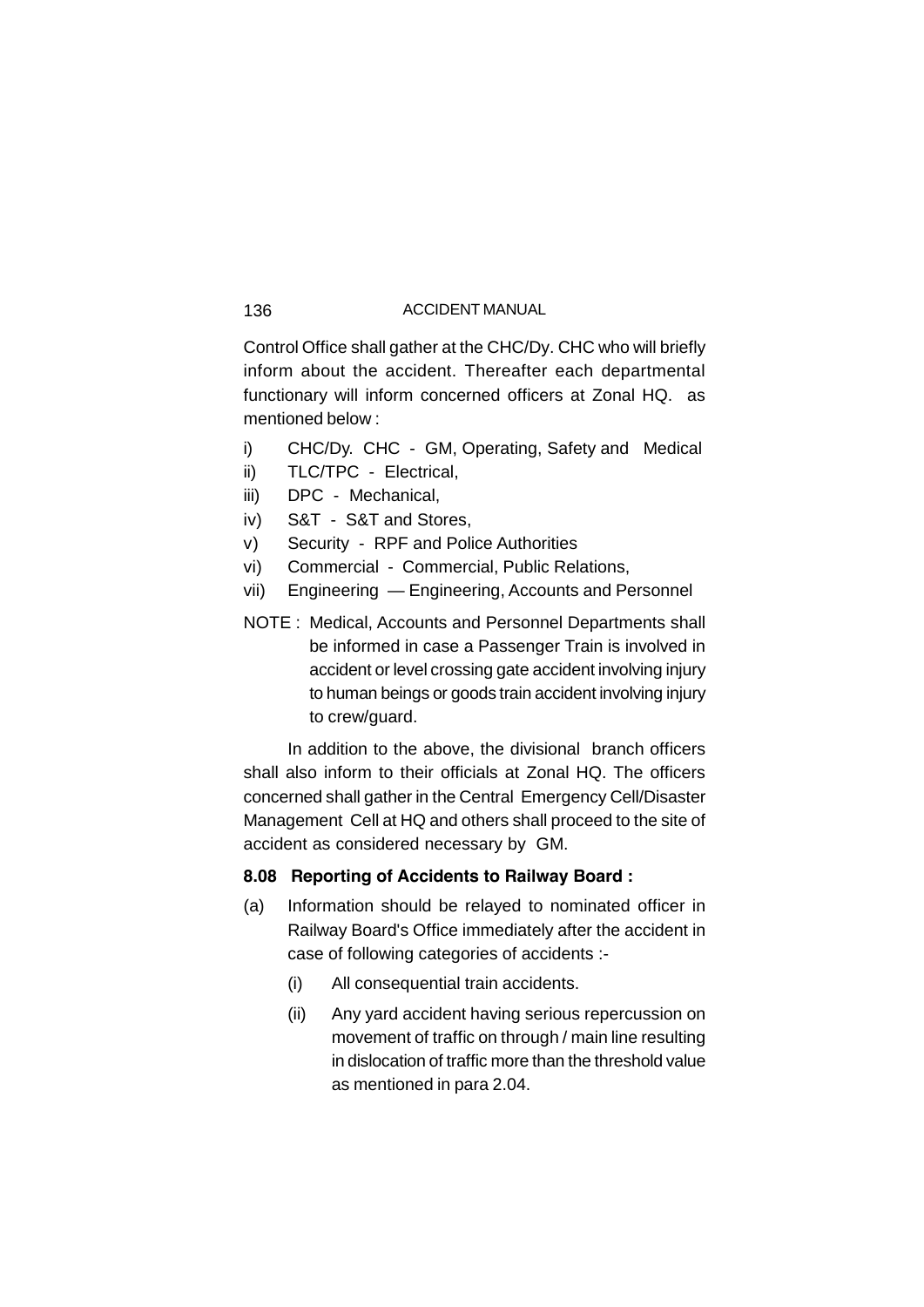- (iii) Land slides, breaches, OHE breakdown etc. which result in dislocation of traffic more than the threshold value as indicated above.
- (iv) All cases of averted collisions and Signal passing at danger.
- (b) Following system will be followed for reporting of accident to Railway Board :-
	- (i) In case of accidents as mentioned in para (a) above, Chief Safety Officer / the senior most safety officer should inform nominated officer of Safety Directorate of Railway Board. At Board level, Safety Directorate shall receive the message and take follow up action.
	- (ii) In case of land slide, breaches, OHE break down etc. which result in dislocation of traffic for more than threshold value and also cases due to public agitation shall be reported by Headquarters Control Office to Punctuality Cell of Railway Board and dealt with by the Coaching Directorate.
	- (iii) Cases falling under N, P, and Q except Q-6 i.e., blockade of train services due to public agitation, shall be dealt with by Security Directorate.
	- (iv) All passenger train accidents or other occurrences involving in casualties or heavy serious repercussion on movement of traffic should be promptly reported to Member Traffic by COM. In absence of COM, it should be reported by CPTM/ CFTM/Sr.DOM or DOM without delay.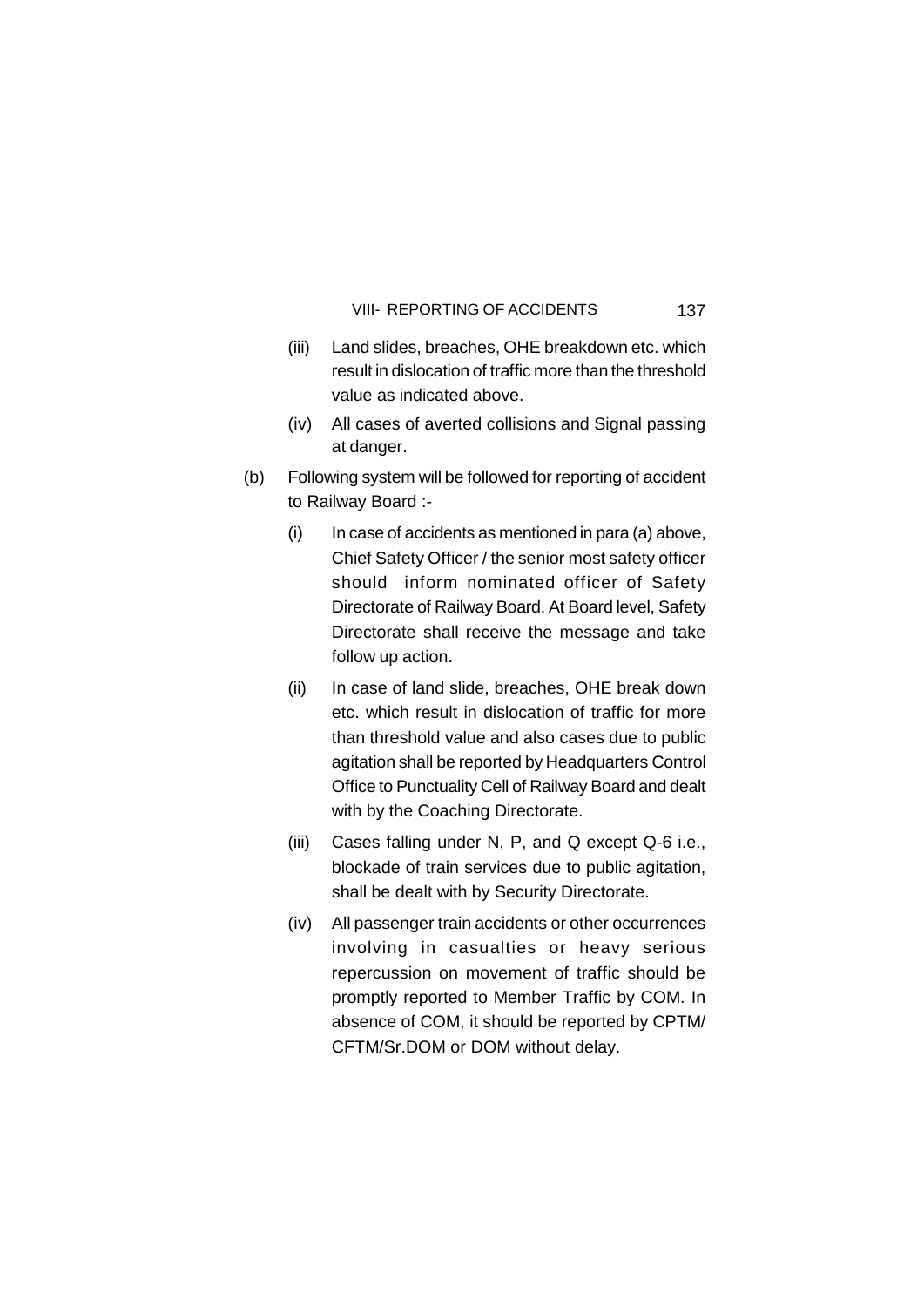## **8.09. Reporting of potentially hazardous occurrences to Railway Board :**

Occurrences of following nature should be promptly reported by Chief Safety Officer to Safety Directorate on Cell Phone No. 09810017905 followed by a message on Fax No. 011-23382638 (030-43599).

- 1. Indicative Accidents falling under Class F, G and H.
- 2. Collisions falling in A 5 when occurring during shunting in coaching yards or stations even though not involving a train.
- 3. Fire in train engine or any other engines attached to a passenger carrying or goods train including cases falling under B 5 and B 6.
- 4. Derailments of trains not carrying passengers and falling under D 5.
- 5. Trains running into obstruction including fixed structures falling under E 2
- 6. Parting of trains, failure of rolling stock such as failure of tyres, wheels, axles or braking apparatus, etc. during the journey of passenger carrying trains or goods trains falling under Class J 3, J 4, J 5 and J 6.
- 7. Cases of averted mishaps due to failure of permanent way such as rail fracture, weld failure, buckling of track, etc. or obstruction to track thus endangering the safety of trains.

## **8.10. Reporting of Accidents to Chairman, Railway Board :**

All cases of passenger train accidents should be reported by the GMs (in his absence by AGMs or COMs) directly to the Chairman, Railway Board with whatever information is available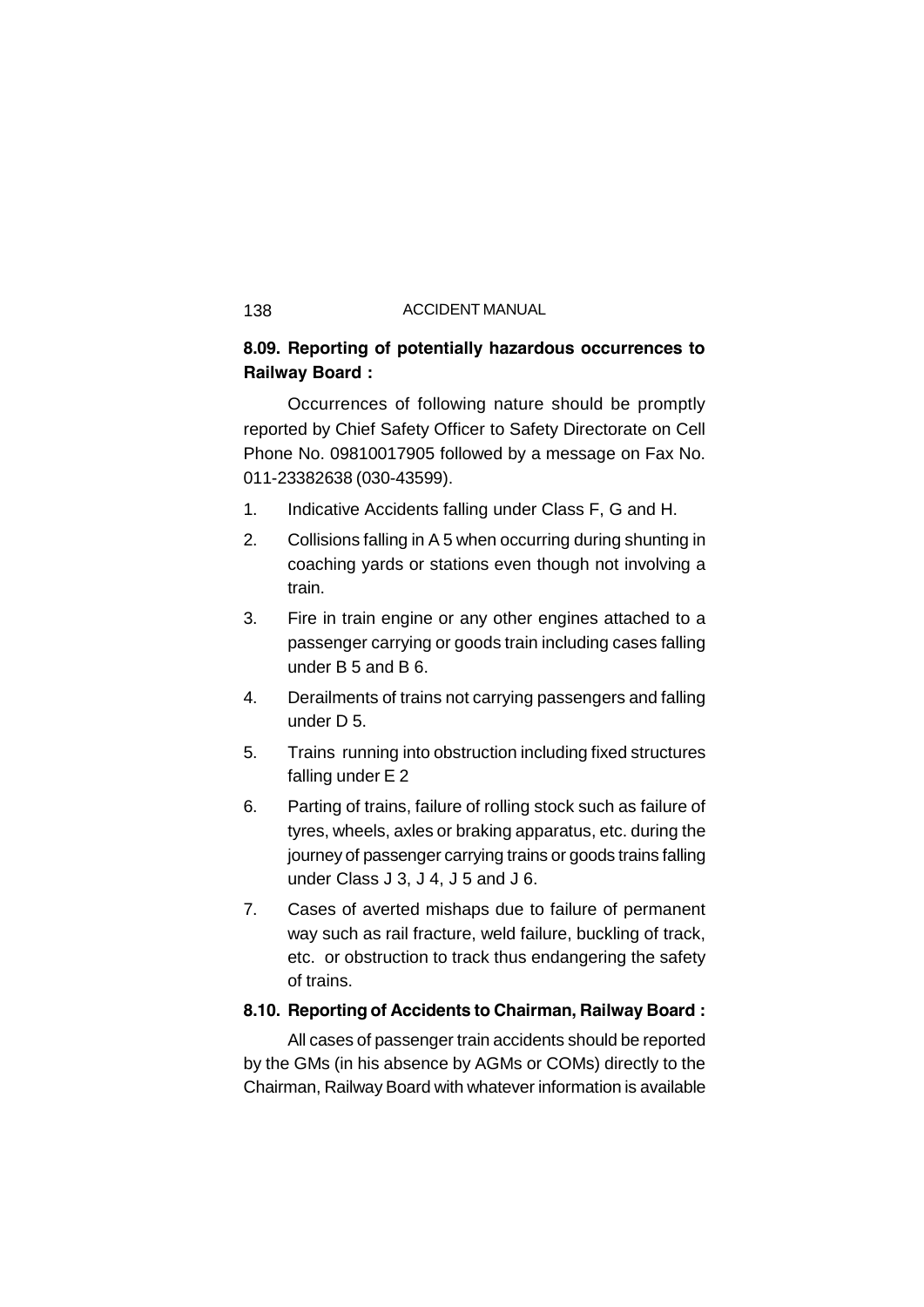on specific cases. Similarly DRMs (in his absence ADRMs or Sr.DOMs) should directly report to Chairman, Railway Board.

## **8.11 Reporting of accidents to the Commissioner of Railway Safety.—**

In terms of Rule 3 of the Railway(Notices and Inquiries in to Accidents) Rules, 1973 and second amendment Rules 1985, when any accidents such as is described in section 113 of the Indian Railway Act 1989 and attended with loss of human life or with grievous hurt or with damage to Railway Property of the value exceeding Rs. 2 Crore or accidents to passenger carrying trains or, the cases of landslides, or of breaches by rain or flood, which cause the interruption of any important through line of communication for at least 24 hours, the occurrence should be reported to Commissioner of Railway Safety by the Chief Safety Officer or in his absence, the senior most Safety Officer available.

## **8.12. Particulars to be mentioned initially in the accident message to all above —**

- (a) In all the initial accident messages to the Police/Civil authority, Railway Board, Commissioner of Railway Safety or to the divisional and zonal headquarters, the following particulars must be mentioned :—
	- (i) Kilometreage at which the accident occurred,
	- (ii) At station or between stations,
	- (iii) Date and time of accident,
	- (iv) Number and description of the train or trains etc.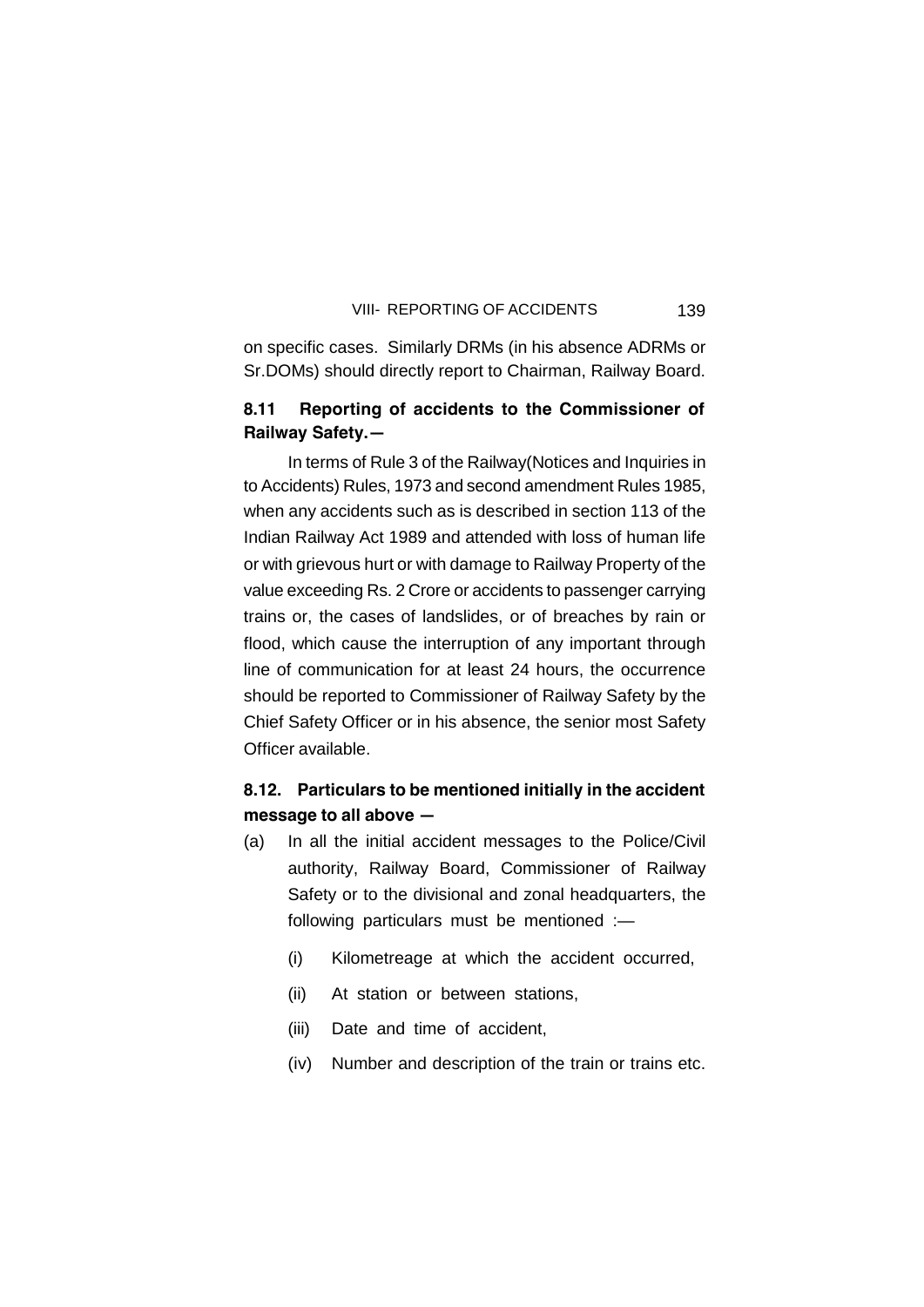- (v) Nature of accident indicating the number and description of vehicles derailed, capsized and other damages, if any;
- (vi) Number of persons killed or injured as far as known ;
- (vii) Prima facie cause of the accident, if known;
- (viii) Nature of assistance required.
- (ix) Probable suspension of traffic.
- (b) If for any unavoidable reason, the information mentioned above cannot be given correctly in the initial message of accidents, a supplementary message should be issued as soon as possible.

## **8.13. Reporting of accidents on private sidings.—**

Accident on private sidings should be reported upto the Zonal HQ. level. If the accident invovles casualty, it should be reported in the same manner as accidents occurring on other open lines of Railways. Other actions in regard to the relief arrangements and enquiries etc. shall also be taken in usual manner.

## **8.14. Reporting of accidents on line under construction—**

(a) Whenever any accident which is attended with loss of human life or with grievous hurt as defined in the Indian Penal Code, or with serious damage to property with estimated cost exceeding Rs. 2 Crore on any line under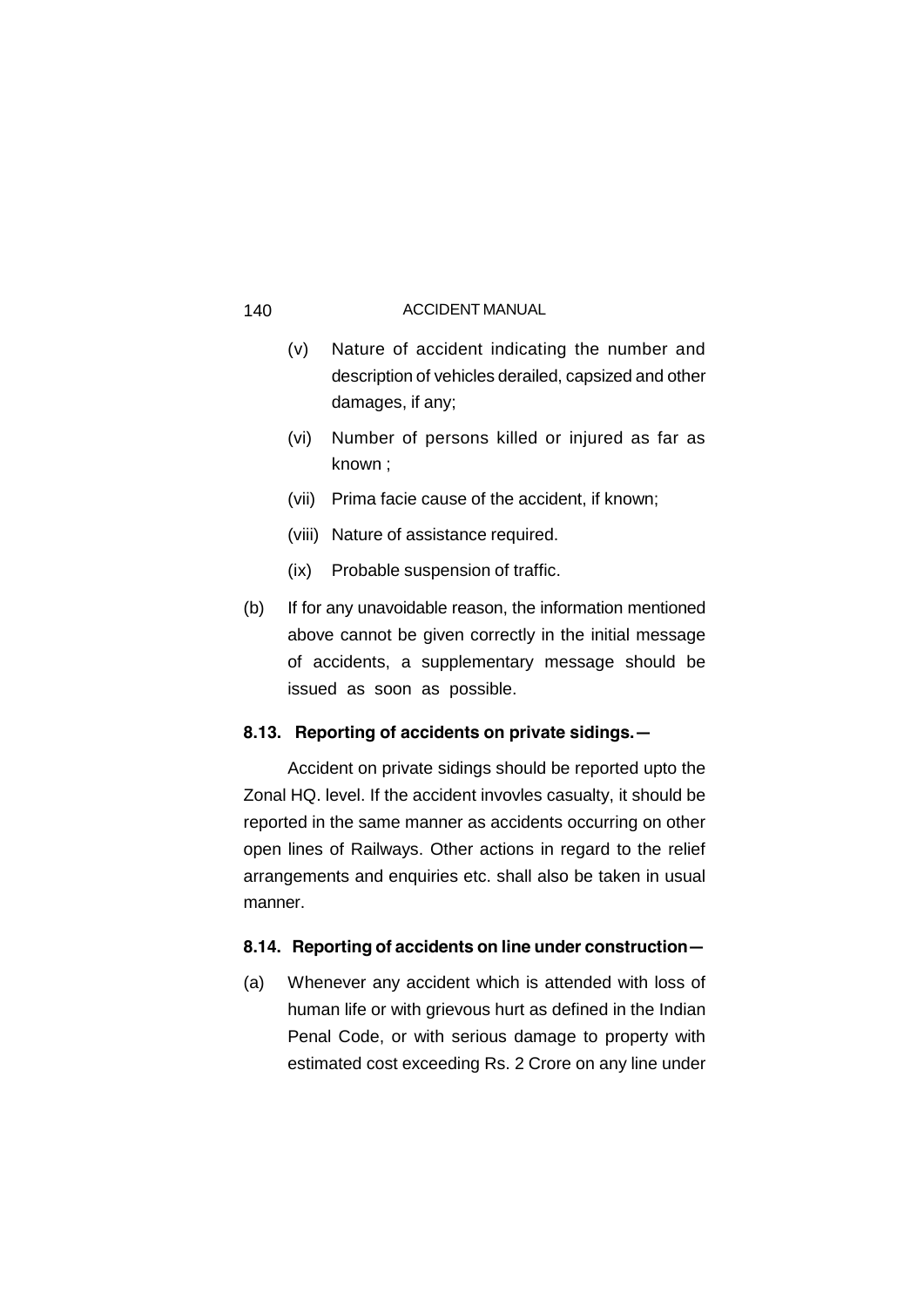construction irrespective of whether the work is being carried out by the open line staff or construction staff, should be reported in the same manner as accidents occurring on the open lines.

- (b) In addition to above, the cases of accidents where any malicious attempt to cause damage or other breach of law is apparent, it should also be reported.
- (c) The Divisional Engineer/Assistant Engineer-in-charge of the work will be responsible to report such cases to all concerned.
- (d) Arrangement of relief etc. should also be made in the usual manner.

## **8.15. Reporting of accidents to the Director of Wagon Interchange.—**

Copies of accident messages sent to the Railway Board shall also be sent to the director of wagon interchange if the accident involves serious interruption of traffic. For this purpose, the words 'please advice D.W.I' shall be added in the message issued to the Railway Board.

#### **8.16. Advice to Military Authorities.—**

(a) Whenever any serious interruption of any important through line of communication either caused by landslides, breaches by rain or floods or other accidents and is likely to exceed twelve hours or as in the case of (d) below, the Chief Safety Officer will arrange to issue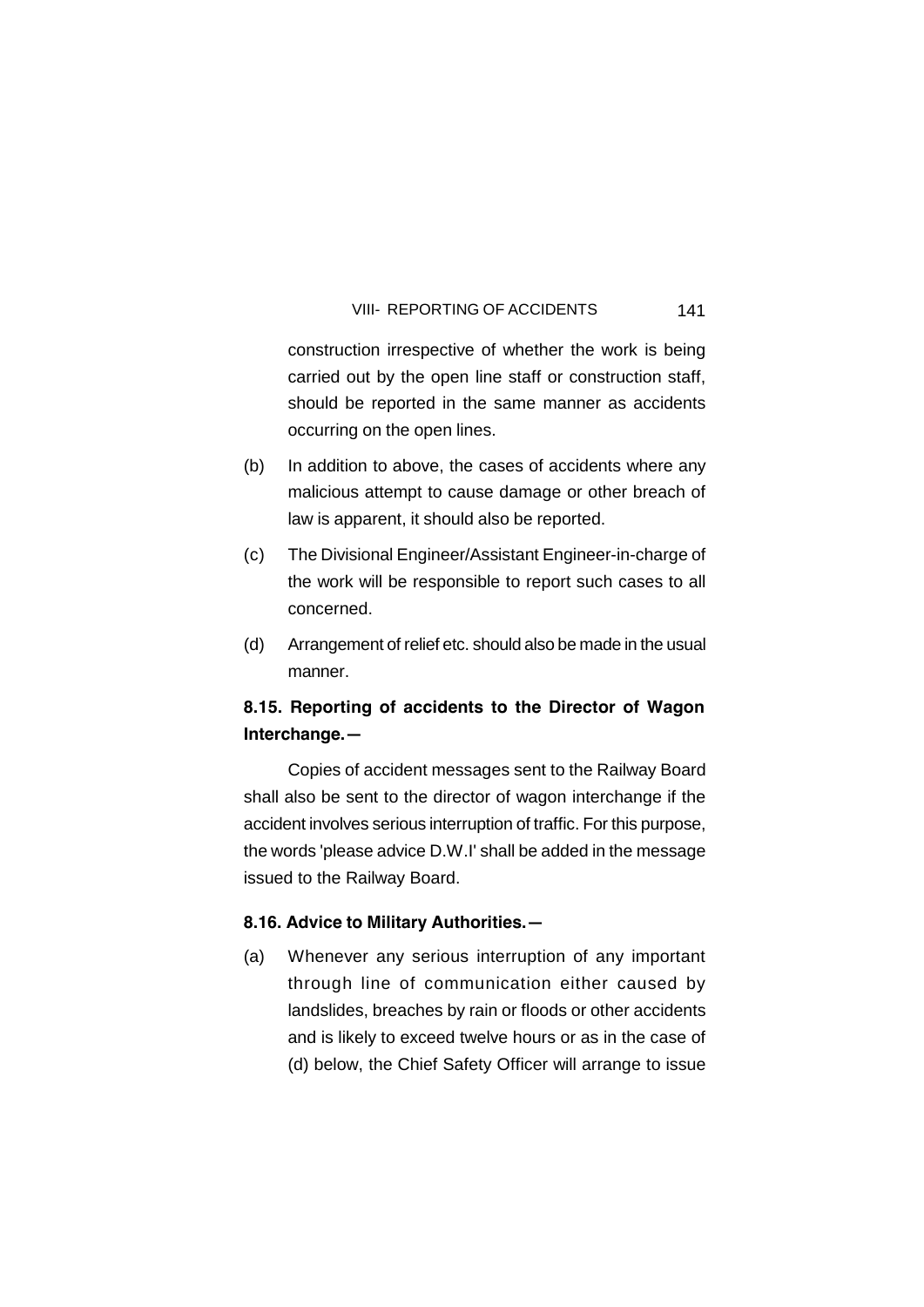advice promptly to military authorities detailed below :-

- (i) Army Headquarters (India) QMG Branch, New Delhi,
- (ii) Milrail, New Delhi,
- (iii) Embarkation Headquarters, Kolkata.
- (iv) Nodal Officer (Air Force, Navy & Army), Director (operational logistics), HQ Integrated Defence Staff, Ministry of Defence, Tel. : 011-23017897 (O), 011- 25686071 (R), 9810856633 (Mob.)
- (v) Army Station HQ / Jamshedpur, 0657-2431633
- (vi) Army Station HQ/Kolkata, 033-22430326
- (vii) Army Commandant / Chandipur/ Balasore, 06782- 262031 (R)
- (b) In the above mentioned advice, the following particulars shall be furnished :-
	- (i) the location of the accident,
	- (ii) the date and time of the accident,
	- (iii) the extent of damage,
	- (iv) the effect of the accident on movement,
	- (v) details of military traffic held up or delayed,
	- (vi) expected time to restore communication,
	- (vii) whether alternative routes are available or if any arrangements made for transhipment,
	- (viii) any other information as required,
- (c) Any of the information contained in (b) above which cannot be furnished in the initial message should be sent as soon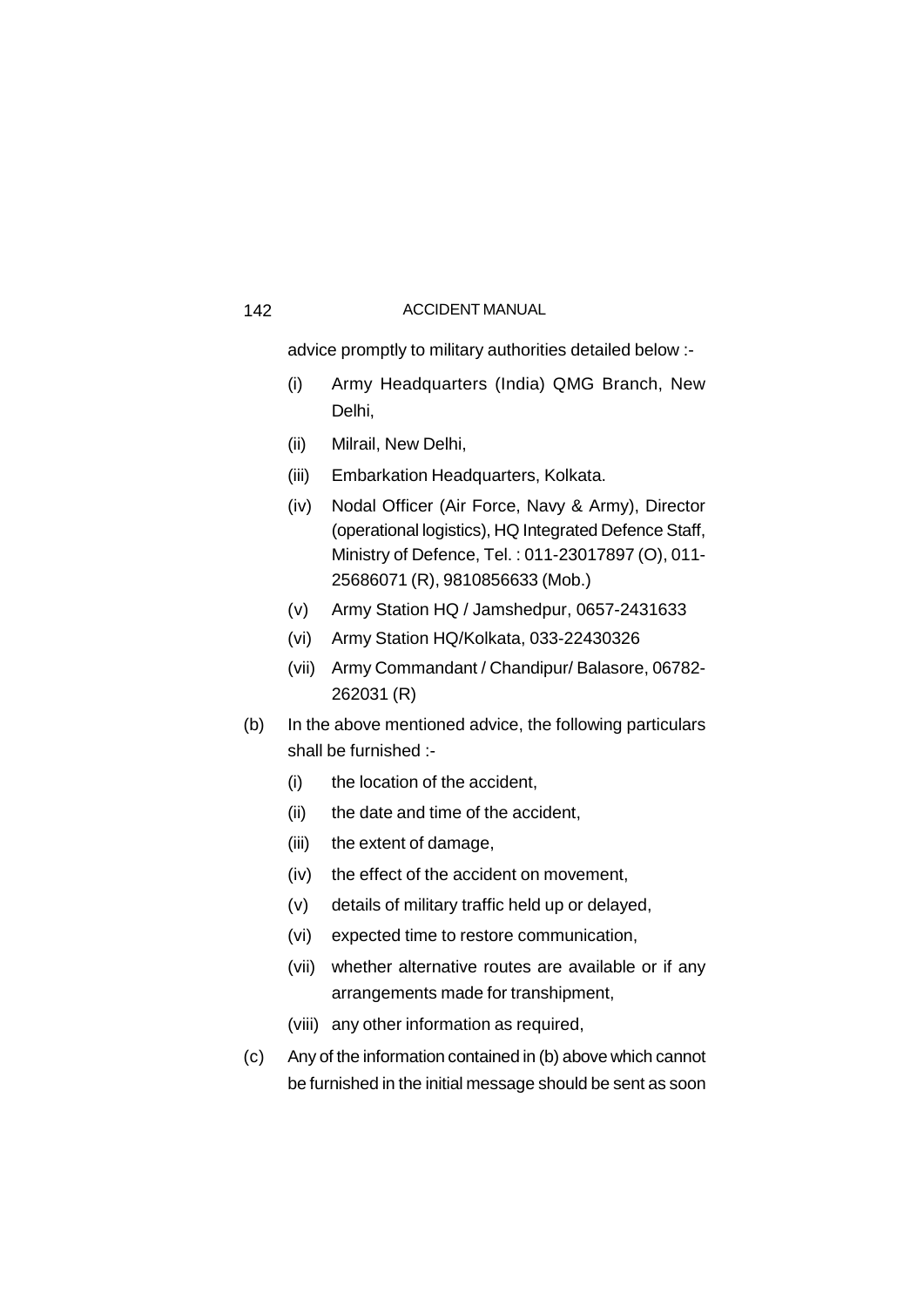as possible. On resumption of the through line of communication, the said military authority should also be advised.

(d) If any military personnel are injured or killed or died while on Railway premises, the Divisional Railway Manager in whose area the accident has occurred or such case is detected, shall arrange to advise the military authorities as detailed in sub para(a) above as also the other nearest military authority. This is in addition to all other actions to be taken as per rules in this regard.

### **8.17. Advice to the postal Authority—**

- (a) Whenever any serious interruption of any important through line of communication either cause by landslides, breaches by rain or flood other accidents and is likely to cause \_
	- (i) delay of more than 6 hours to any train carrying mails,
	- (ii) abnormal delay to any train carrying foreign mails,
	- (iii) diversion or transhipment or loss of or damage to mails, the Divisional Railway Manager in whose area the accident has occurred will arrange to advise all concerned Superintendent/Senior Superintendents of different divisions of Post and Telegraphs as also the Director of Post and Telegraphs concerned.
- (b) The nature of accident, probable suspension of communication, diversion or transhipment or loss of or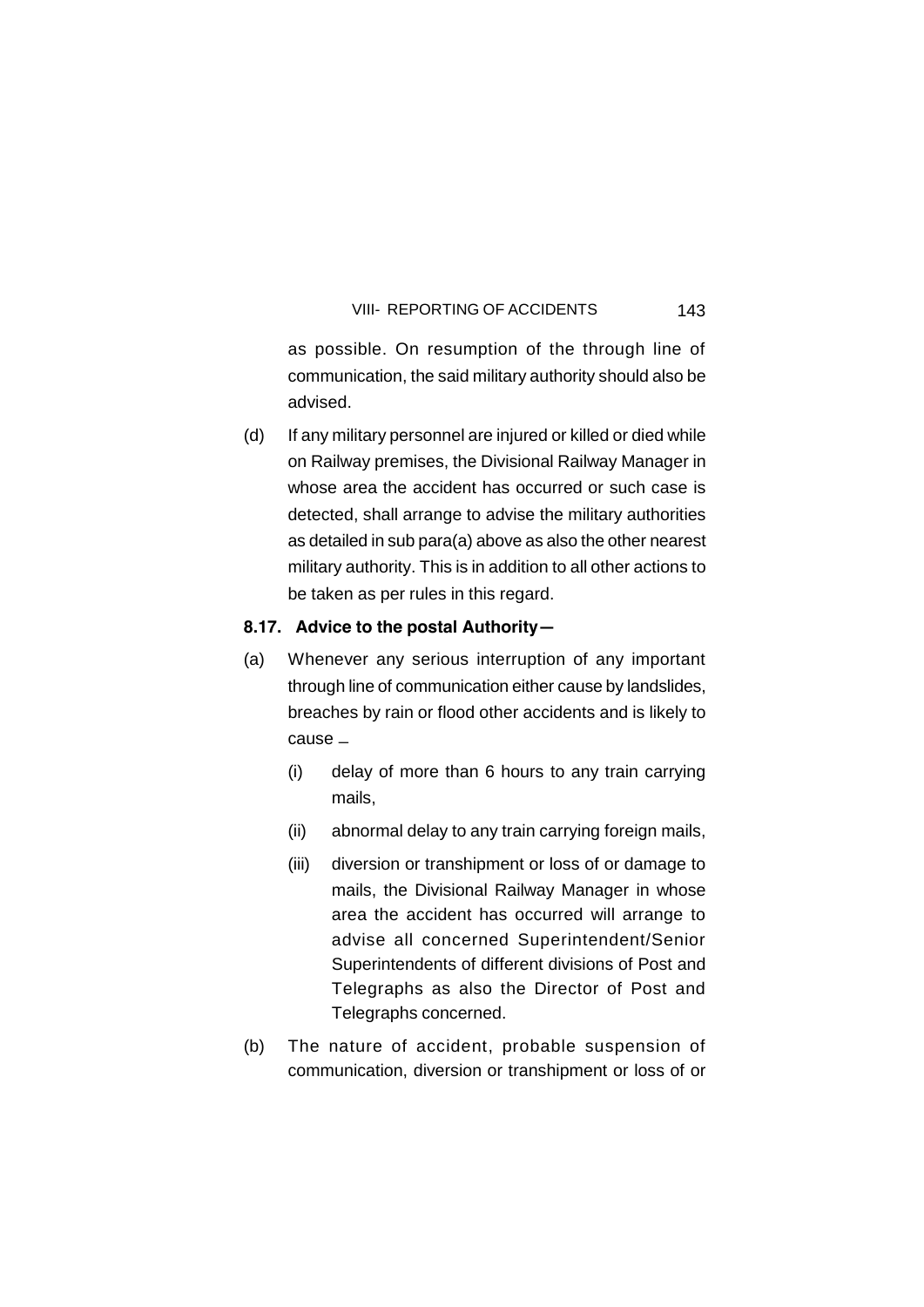damage to mails if any and expected time to restore the communication should be furnished in the message.

(c) If any Post and Telegraph official are injured or Killed or died while on Railway Premises, the Divisional Railway Manager in whose area the accident has occurred or such case is detected, shall arrange to advise the Post Master General/Superintendent/Senior Superintendent concerned. This advise to the Post Master concerned and others as mentioned above shall be given by urgent message which is in addition to all other actions to be taken as per rules in this regard.

## **8.18. Advice to the Inspector of Explosives/ Chief Inspector of Explosives.—**

- (a) In all cases of accidents by explosion or by fire occurring in course of storage, handling or transport of explosives or inflammable oil or substances, a copy of the 'All concerned' message must also be sent to the nearest Magistrate, Officer-in-charge of the police station, Inspector of Explosives and to the Chief Inspector of Explosives.
- (b) The message / report issued under sub-para (a) above must be followed by a detailed report within 24 hours to the Inspector of Explosives/ Chief Inspector of Explosives.
- (c) In cases of serious accidents due to explosion or fire on inflammable substances/explosives/ dangerous goods, all wreckage or debris shall be left untouched if practicable or except in so far as its removal may be necessary for the rescue of injured persons or/and the recovery of dead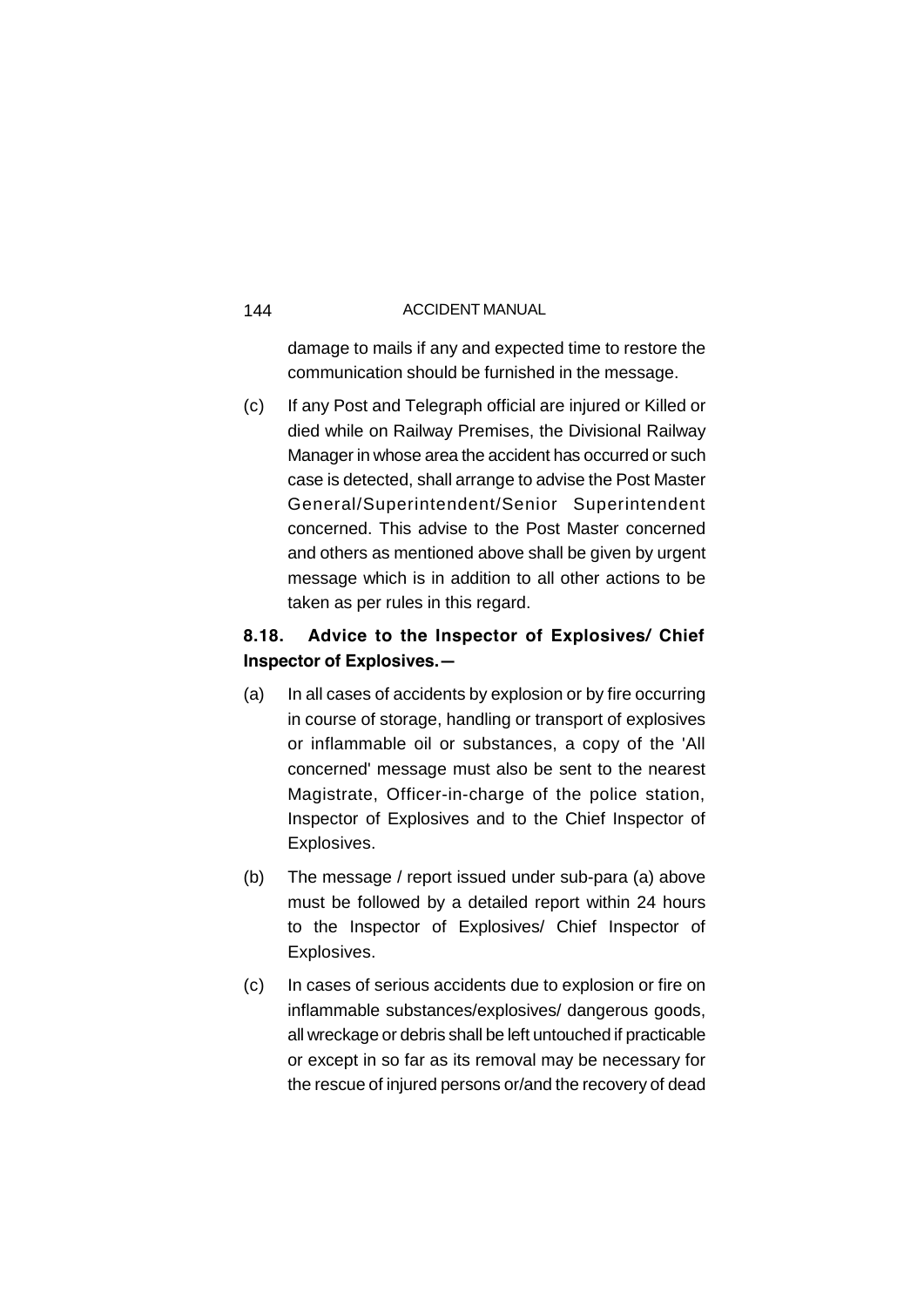bodies, until the Chief Inspector of Explosives/Inspector of Explosives or his representative has completed the investigation or has intimated that he does not like to investigate the case in such position.

## **8.19. Advice to the officials of catering departments in cases of accidents.—**

Whenever any accidents occurs which is likely to necessitate an alteration in the catering arrangements as for instance, the detachment of Pantry Car out of course etc., the Senior Divisional Commercial Manager/Divisional Commercial Manager shall arrange to inform immediately to the IRCTC and Dy.CCM(Catering) who inturn shall inform concerned catering unit.

## **8.20 Submission of Accident Report by Station Manager to Sr. DSO :**

After sending initial accident message by Station Manager as mentioned in Rule 8.12, he shall also send a detailed accident report in the prescribed format within 24 hrs from the time of accident to Sr. DSO as mentioned at Rule 8.04.

## **8.21 Submission of Accident Report on form GA-3 :**

1. Form GA-3 (Refer Appendix-8) is a detailed and complete written report of accidents. This shall be prepared for all types of accidents occurred including accidents in sidings and shunting yards. This shall be prepared by a committee of Sr. Subordinates of respective departments jointly depending on their jurisdiction and submit to Sr. Divisional Safety Officer within 72 hrs.(D+3) from the time of accident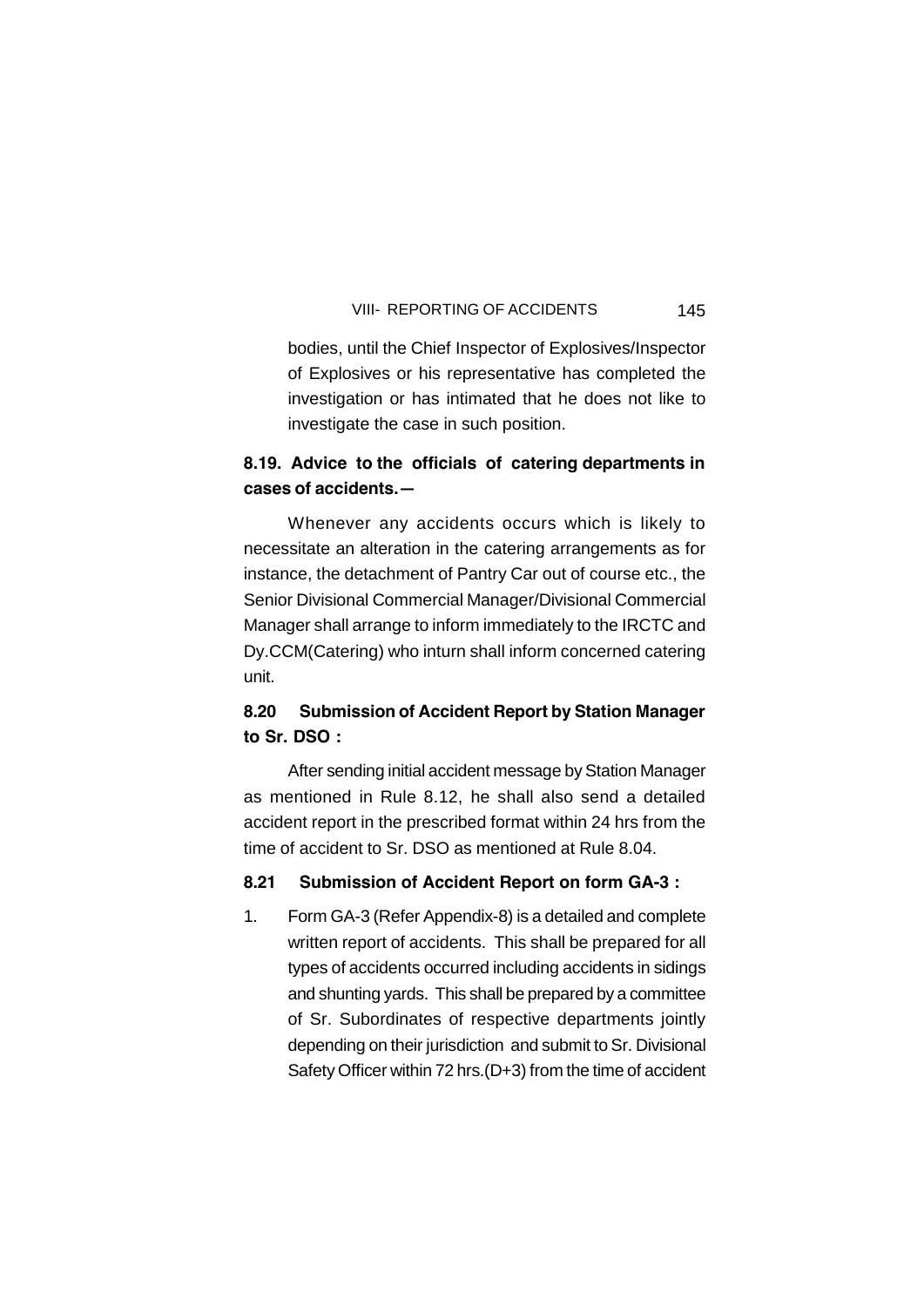but before commencement of higher level enquiry, if any. In case CRS inquiry is ordered, this report of Sr. Subordinates shall be submitted to Sr.DSO only after counter signature of Jr. Scale Officers or above of concerned department.

- 2. Since the information given in this form is basis for further enquiry at higher level including CRS, the information should be more authentic in every respect supported by statements and relevant documents.
- 3. The format should be available in a printed form in Safety Department. The information available in this form should match with the information submitted by various departments to CRS for inquiry. Sr. Divisional Safety Officer should ensure submission of the same for all accidents.
- 4. A copy of the accident report should also be sent to the senior police official concerned in case of accidents where any malicious attempt to cause damage or other breach of laws is apparent vide section 113 of Indian Railways Act of 1989.

## **8.22. Submission of Sr. Subordinates' Joint Note :**

See para 6.15

## **8.23 Submission of Accident Report by DRM to HODs/ PHODs of Zonal HQ and Railway Board :**

a. All cases of accidents excluding accidents in shunting yards and sidings, DRM will arrange to submit a preliminary report in the prescribed format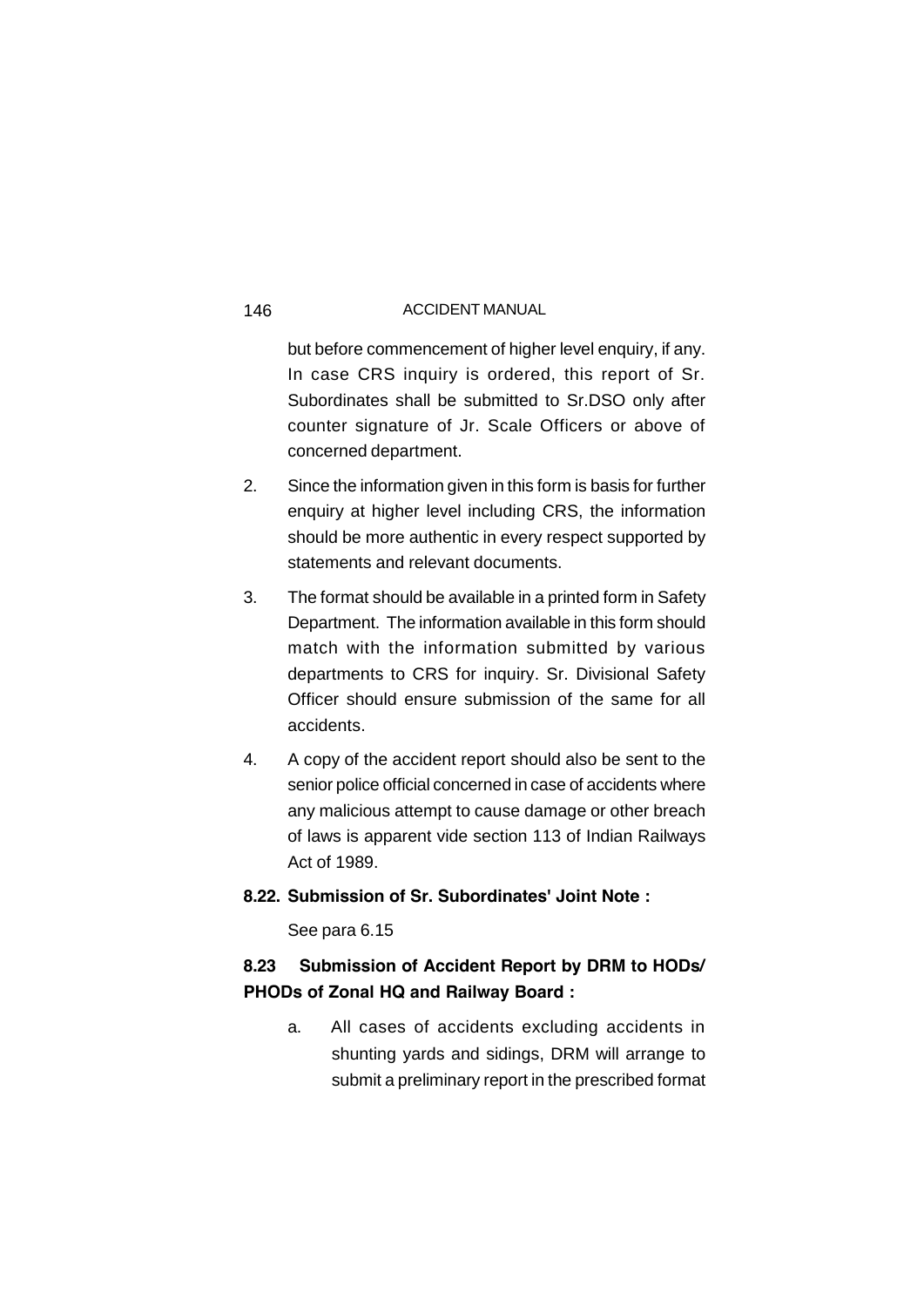#### VIII- ACCIDENT RECORDS

given at Appendix-9 to all HODs/PHODs of Zonal HQ and Adviser (Safety), Railway Board within 24 hrs. from the time of accident.

b. In addition to the submission of above report, DRM will also arrange to submit the detailed accident report/enquiry proceedings to the Zonal Head Quarters within the target date for the case as indicated from time to time.

## **8.24. Accident Register/Record—**

- (a) With a view to keep a ready reference and to watch the progress of finalisation of the accident cases, registers are maintained in the office of the Chief Safety Officer as per the directives issued from time to time.
- (b) Accident Registers are also maintained in the divisional office for the purpose mentioned in sub-para (a) above and the Divisional Safety Officer is responsible to ensure this. The registers should contain the columns as mentioned in sub-para (c) below.
- (c) At every station and yard, a record of all accidents occurring at the station/yard is maintained in an Accident Register. The person in charge of the station / yard as the case may be will be responsible for proper maintenance of this register. The register will contain the following particulars—
	- (i) Date and time of accident.
	- (ii) Class of accident.
	- (iii) Exact location of accident.
	- (iv) Brief details of the accident.

147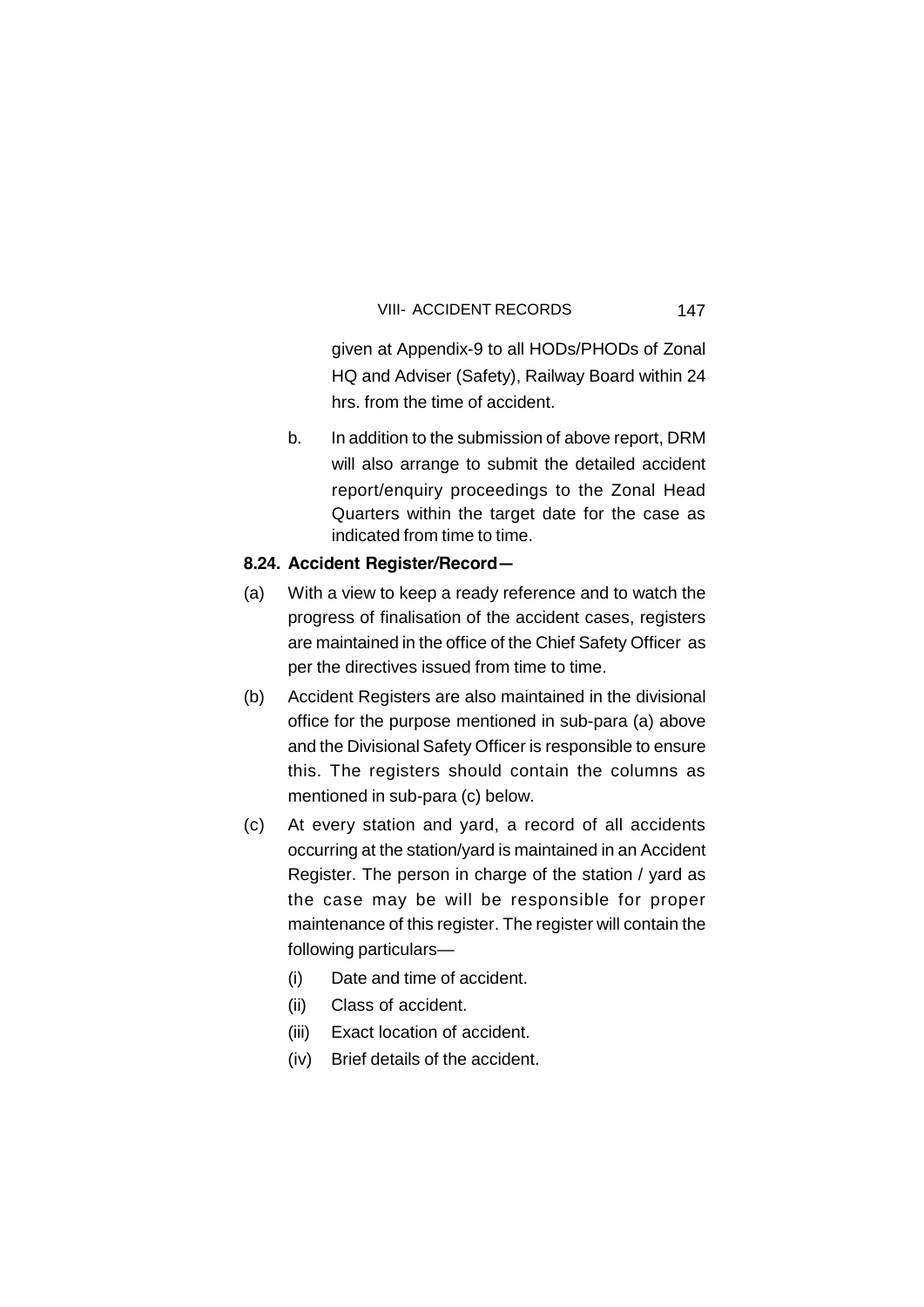- (v) Name of guard and Locopilot.
- (vi) Date of accident report submitted by concerned incharge.
- (vii) Nature of inquiry held, date held and date completed.
- (viii) Cause of the accident.
- (ix) Name and Designation of staff held responsible
- (x) Cost of damage.
- (xi) Punishment given to staff.
- (d) The registers as indicated in sub-para(a), (b) and (c) above should be analysed and scrutinised to see if accidents occurring in a particular location or with particular type of rolling stock or at a particular time or in the duty of particular staff, etc., so as to take preventive measures and also to have a check in regard to the time taken to finalise the cases.

## **8.25. Preservation of accident records**.—

| (a) | Accident records should be preserved as under :- |                      |
|-----|--------------------------------------------------|----------------------|
|     | Accidents A Class                                | atleast five years.  |
|     | Accidents D Class                                | atleast five years.  |
|     | Accidents All other classes                      | atleast three years. |

- (b) The records of accident cases classified other than class A and D but of special or serious nature should be preserved for atleast five years.
- (c) The records of accident cases in which the Commissioner of Railway Safety or any other Commission has held an inquiry are not to be destroyed.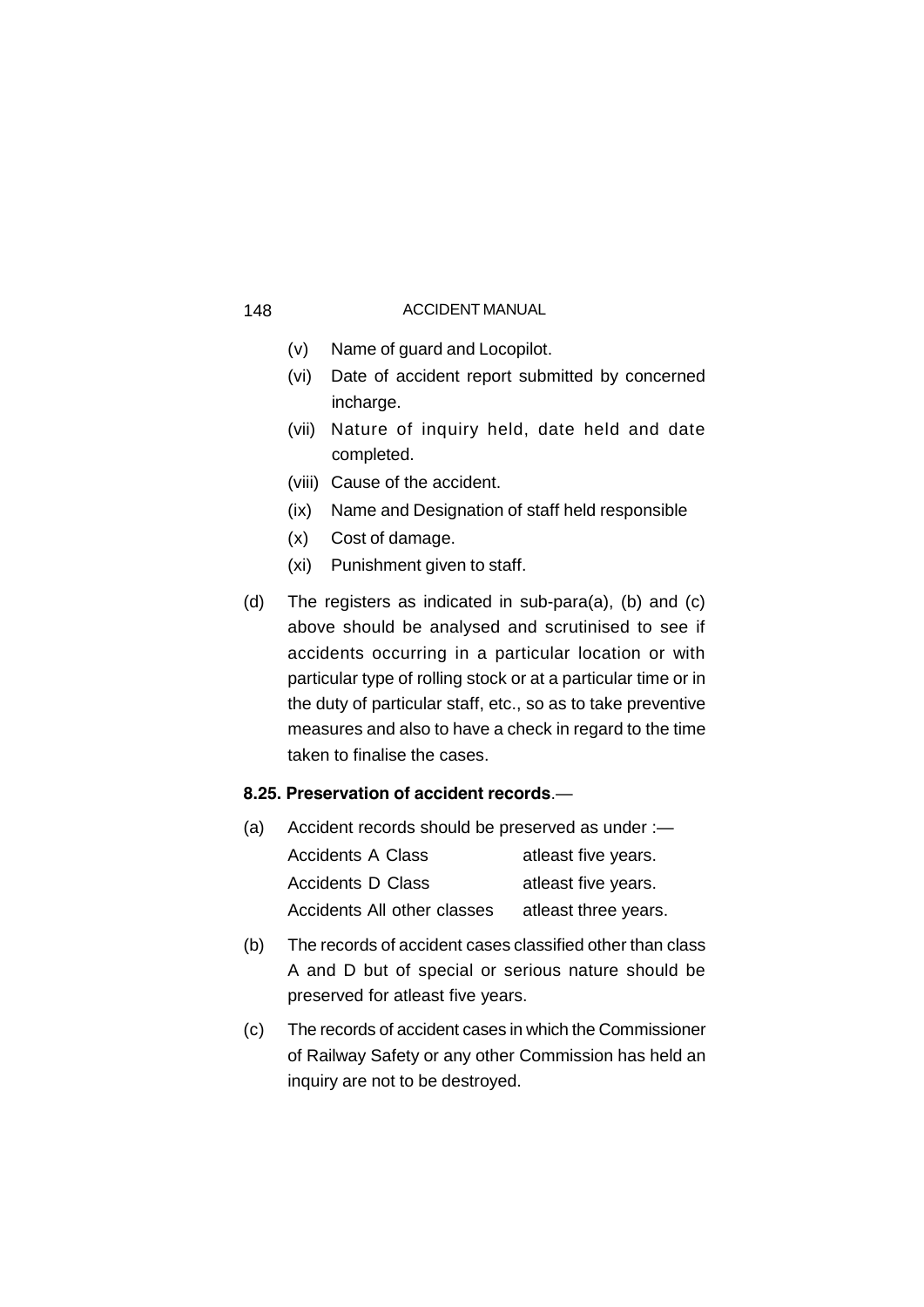#### VIII- ACCIDENT RECORDS

### **8.26. Rules for the preparation of accident returns.**—

- (a) Accidents to trains shall be accounted for by the Railway which exercises jurisdiction over the site of accident. Engine failures shall be accounted for by the Railway owning the engines.
- (b) A train intended solely or partly for the carriage of passengers shall be treated as a passenger train. All other trains will come under the category of other trains.
- (c) Statistical returns in the prescribed proforma showing cumulative data till the end of the month should be submitted so as to reach Board's Office not later than 7th Day of the next month by the CSO.
- (d) Only those accidents which have occurred during the period to which the returns relate shall be included in the relevant returns. With regard to accidents where details are not available at the time of forwarding the returns for any reason, such accidents are to be included in the statement with a clear indication that the further details would follow.
- (e) Each accident must be shown only once and in the event of an accident falling in more than one category, it should be treated as an accident in the higher category.
- (f) Derailments or bumping during reversing or shunting operations etc. on an incoming, outgoing or any other load, including a sectional carriage, etc. shall be deemed to be a 'train accident' only when the train engine or a vehicle still forming part of the train derails or as a result of bumping casualty (including injuries) or loss to Railway

149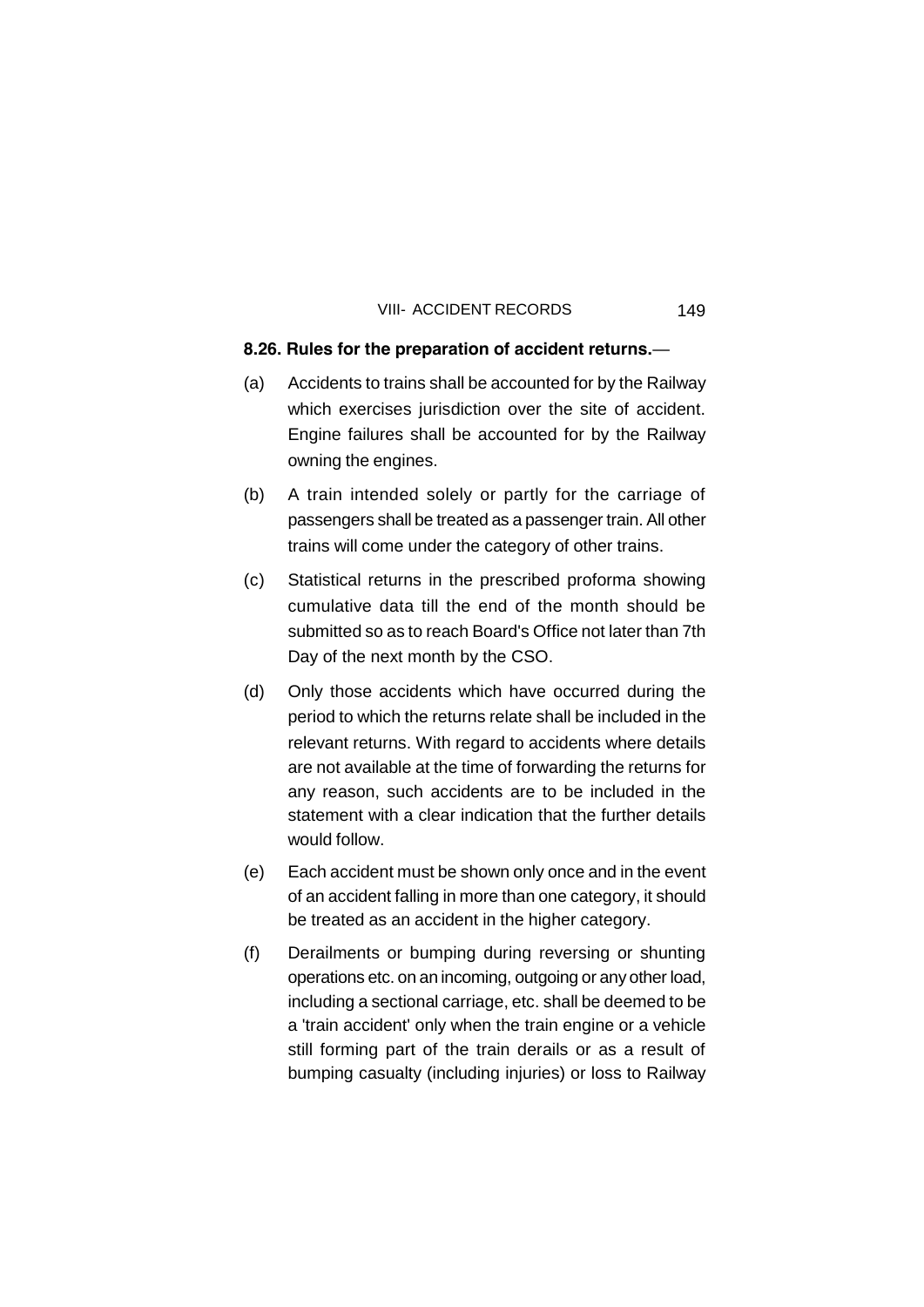property takes place, irrespective of whether the shunting was being done by the train engine or by a shunting engine.

- (g) Interruption is defined as duration from the time of accident till starting of first commercial train on line clear from adjacent station for movement over the affected line in that section.
- (h) Statistics of fire should include all cases of physical fire or smoke emission resulting in death or injury or damage to property amount to rupees 5000 and above.
- (i) Equipment failures shall include all failures irrespective of date of last schedule or examination and shall be subsequently classified under avoidable or unavoidable category.
- (j) Details and Statistics for accident cases falling under Unusual incident categories "N", "P" and "Q" shall be maintained and provided by Security (RPF) Branch.
- (k) DRM at the Divisional level and the General Manager at the Zonal Headquarters level will ensure correct reporting of accidents to Zonal Headquarters and Railway Board respectively.

## **8.27. Collection, Compilation and Monthly statement of Accident Statistics.**—

(a) Information about train accidents, yard accident and indicative accidents falling under classification A, B, C, D, E, F, G and H will be compiled by the Safety Branch at Divisional and Zonal Railways.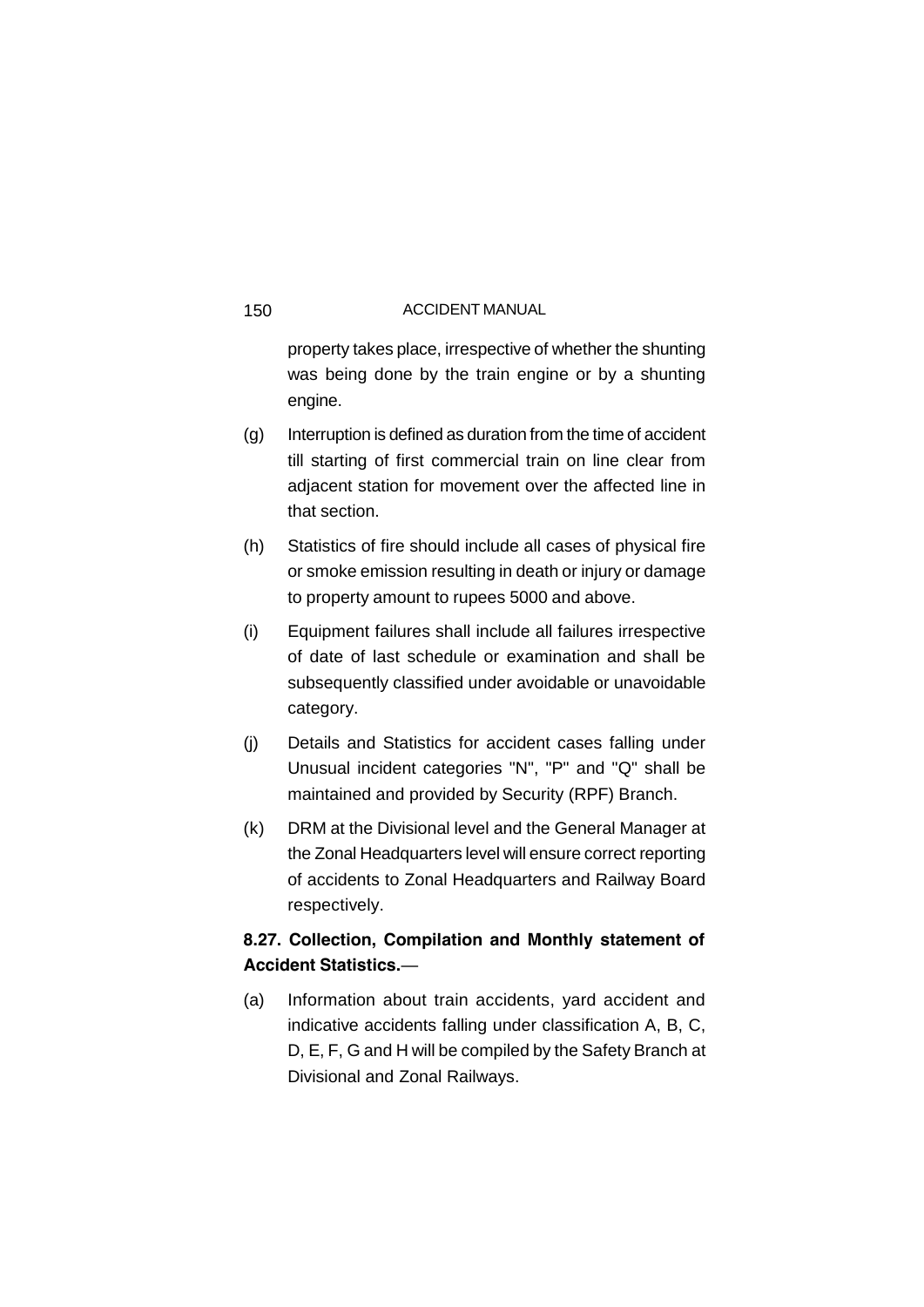#### VIII- ACCIDENT STATISTICS

- (b) Equipment failures falling under classification J, K, L and M will be compiled by the Divisional control on daily basis and shall be handed over to Safety Branch. Every equipment failure shall be classified under the category of avoidable and unavoidable by the Branch Officers concerned and summary shall be handed over to Safety Department of the Division. It is further clarified that all equipment failures should be taken into account irrespective of the date of last schedule or examination and shall be subsequently classified under avoidable or unavoidable category as the case may be. The Safety Branch shall forward the monthly summary to Chief Safety Officers after compilation of statement who shall forward monthly statement to the safety Directorate of Railway Board.
- (c) Unusual incidents falling under classification N, P and Q shall be collected and compiled by the Security (RPF) Branch at Divisional level and they shall take subsequent follow up action. Daily position will be given to the Safety Branch of the Division who after compilation of statistics shall forward monthly statement to Chief Safety Officer of Zonal Railways concerned. Chief Safety Officer after compilation of statement shall forward monthly statement to the Safety Directorate of Railway Board.

## **8.28 Submission of Accident Statistics from Sr.DSO to CSO and from CSO to Railway Board/CRS :**

Following periodical statements are to be submitted from Sr./DSO to CSO and from CSO office to Railway Board as per the format and time prescribed from time to time. Following statements are to be submitted within target dates shown against each.

151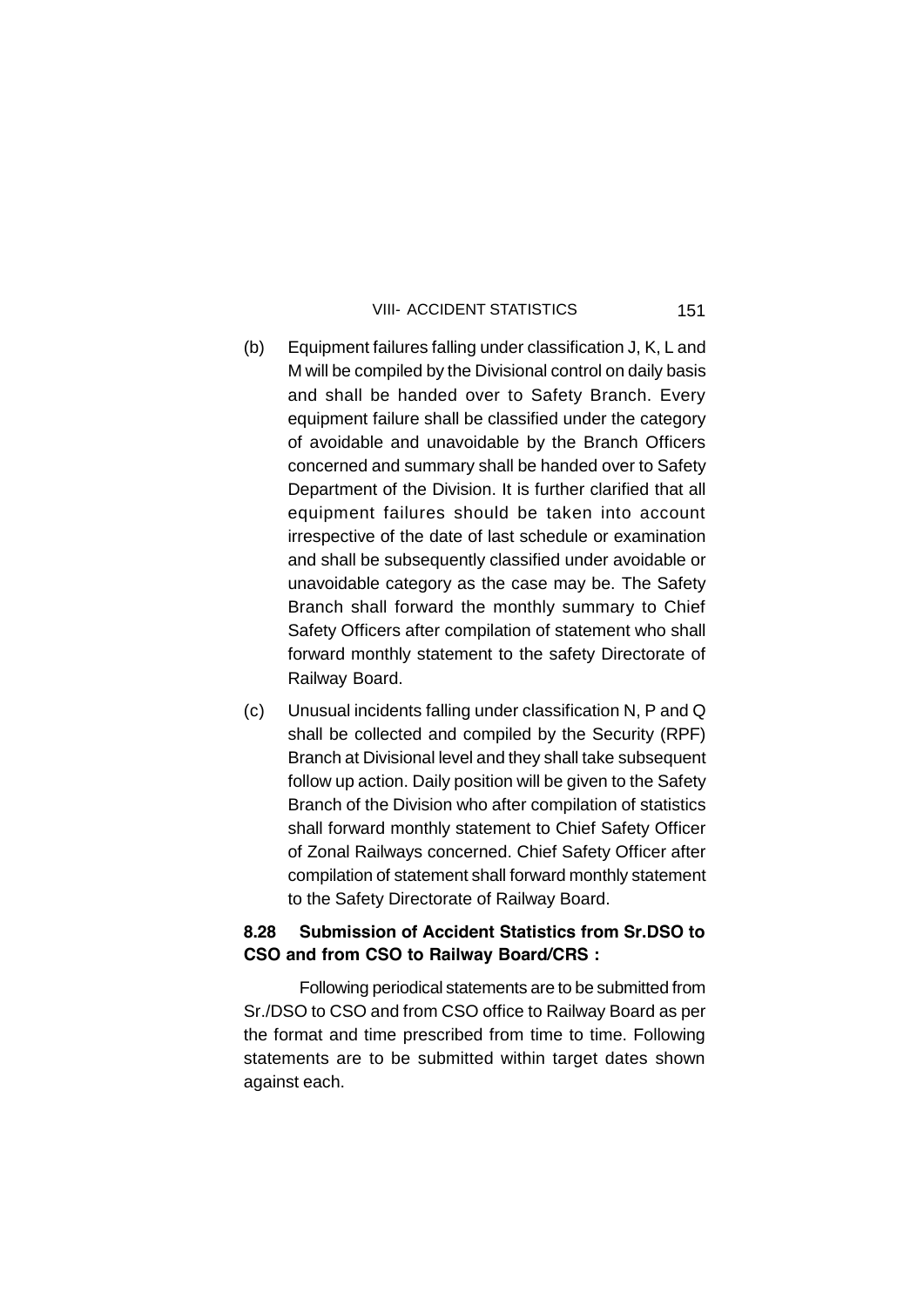| @ | Following statement/reports/statistics are to be submitted from the CSO Office in<br>connection with the accidents to Railway Board / CRS. |                                                |                    |
|---|--------------------------------------------------------------------------------------------------------------------------------------------|------------------------------------------------|--------------------|
|   | Name of statements /reports                                                                                                                | Target date of submission                      | To be submitted to |
|   | (Responsibility, punishment and<br>Statement 'C' of train accidents<br>average time taken for<br>finilisation, etc.)                       | Quarterly. 21st of the 4th<br>following month, | Railway Board      |
| ≘ | (Cause-wise and punishments-<br>Statement'B'of train accidents<br>wise).                                                                   | Monthly. 10th of the<br>following month,       | Railway Board      |
| ≘ | Statement 'A' of train accidents<br>(Cause-wise), Statistical sum-<br>mary.                                                                | Monthly. 20th of the following<br>month        | Railway Board      |
|   |                                                                                                                                            |                                                |                    |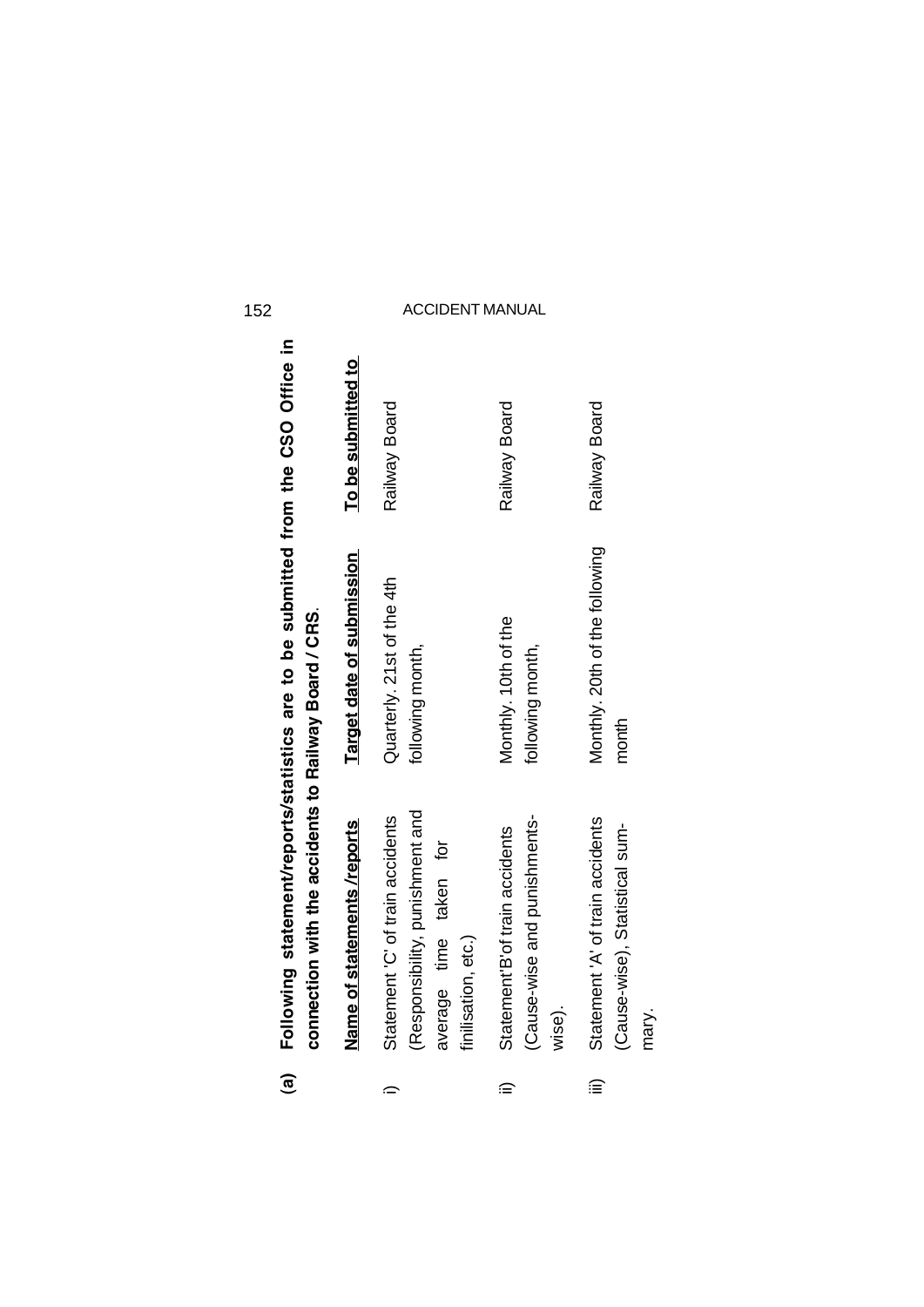|                                                  | Name of statements /reports                                                                                   | Target date of submission                                                                       | To be submitted to                                                 |
|--------------------------------------------------|---------------------------------------------------------------------------------------------------------------|-------------------------------------------------------------------------------------------------|--------------------------------------------------------------------|
| $\widehat{\geq}$                                 | Statement of tampering with rail-<br>way track.                                                               | Monthly. 9th of the following<br>month.                                                         | Railway Board                                                      |
| $\widehat{\phantom{1}}$                          | Statement 'A' of train accident,<br>Statistical summary.                                                      | Annual. 15th June of the<br>following year.                                                     | Railway Board                                                      |
| $\widehat{\mathbf{z}}$                           | quarter ending June, September,<br>Statistical return of accident (for<br>December and March).                | 65 days after the close of the<br>quarter.                                                      | Railway Board                                                      |
| $\widehat{\mathsf{S}}$                           | indicative train accidents,<br>Study of consequential and<br>(Minister's Safety Shield)                       | Yearly. 8th February of the<br>following Year.                                                  | Railway Board                                                      |
| $\widehat{\mathbb{F}}$<br>$\widehat{\mathbf{X}}$ | Annual report on the working of<br>Statement of accident cases<br>the Railway Inspector.<br>under section 83. | Annual 15th June of the next<br>Quarterly. 25th of the month<br>following the quarter.<br>year. | Commissioner of Rly.<br>Commissioner of Rly.<br>Safety.<br>Safety. |
| $\widehat{\times}$                               | Monthly cumulative data of<br>accidents                                                                       | 7th day of next month.                                                                          | Railway Board                                                      |

 $\begin{array}{ccc} \n\begin{array}{ccc}\n\hat{z} & \hat{z} & \hat{z} \\
\hat{z} & \hat{z} & \hat{z} \\
\hat{z} & \hat{z} & \hat{z}\n\end{array}\n\end{array}$ 

VIII- ACCIDENT STATISTICS

153

 $\widehat{\times}$